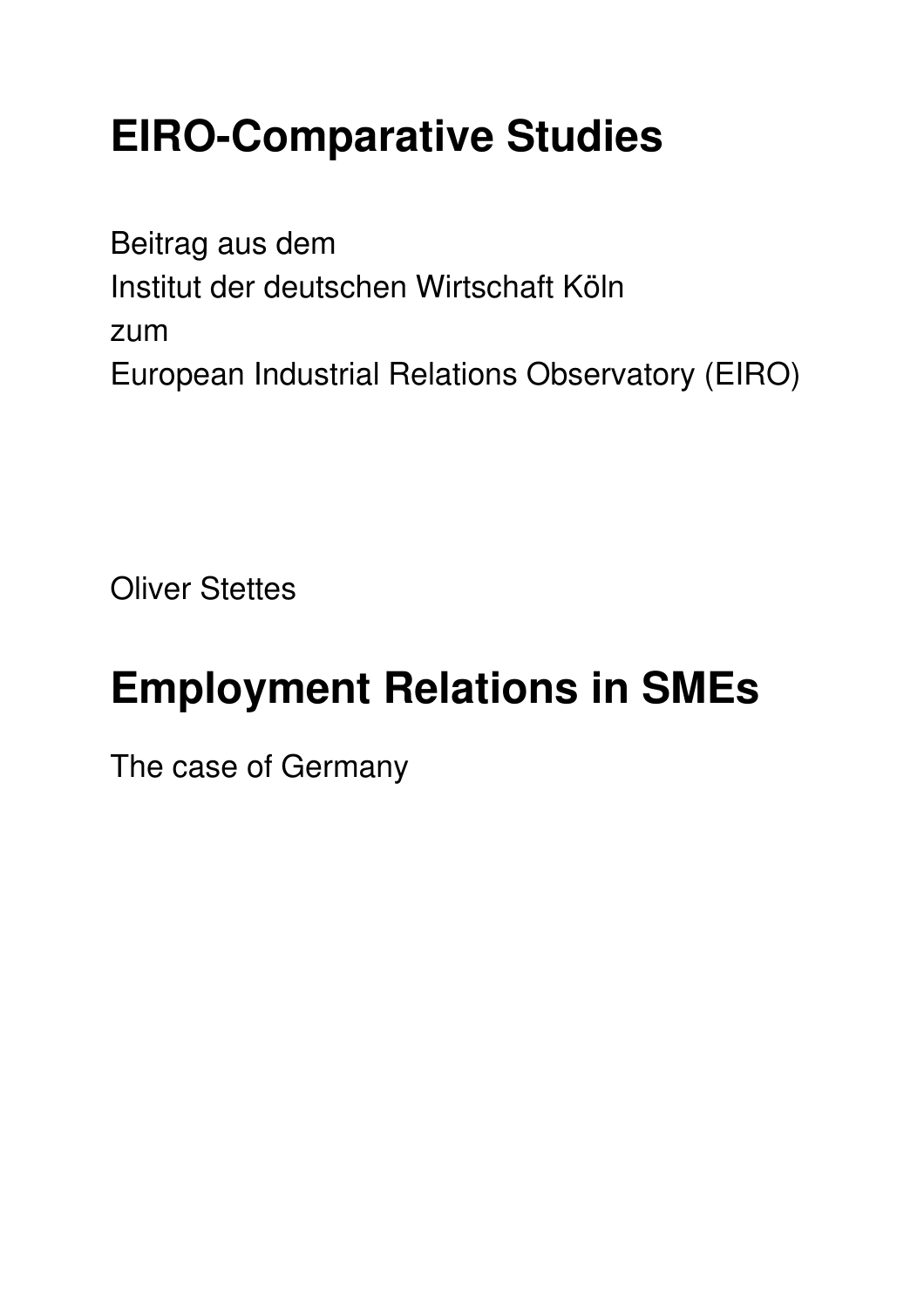# **Content**

- **1 Definition and extend**
- **2 Employment and working conditions**
- **3 Social partners and interest representation**
- **4 Collective bargaining, representation, and impact of legal regulation**
- **5 National centre views**

**Selected References**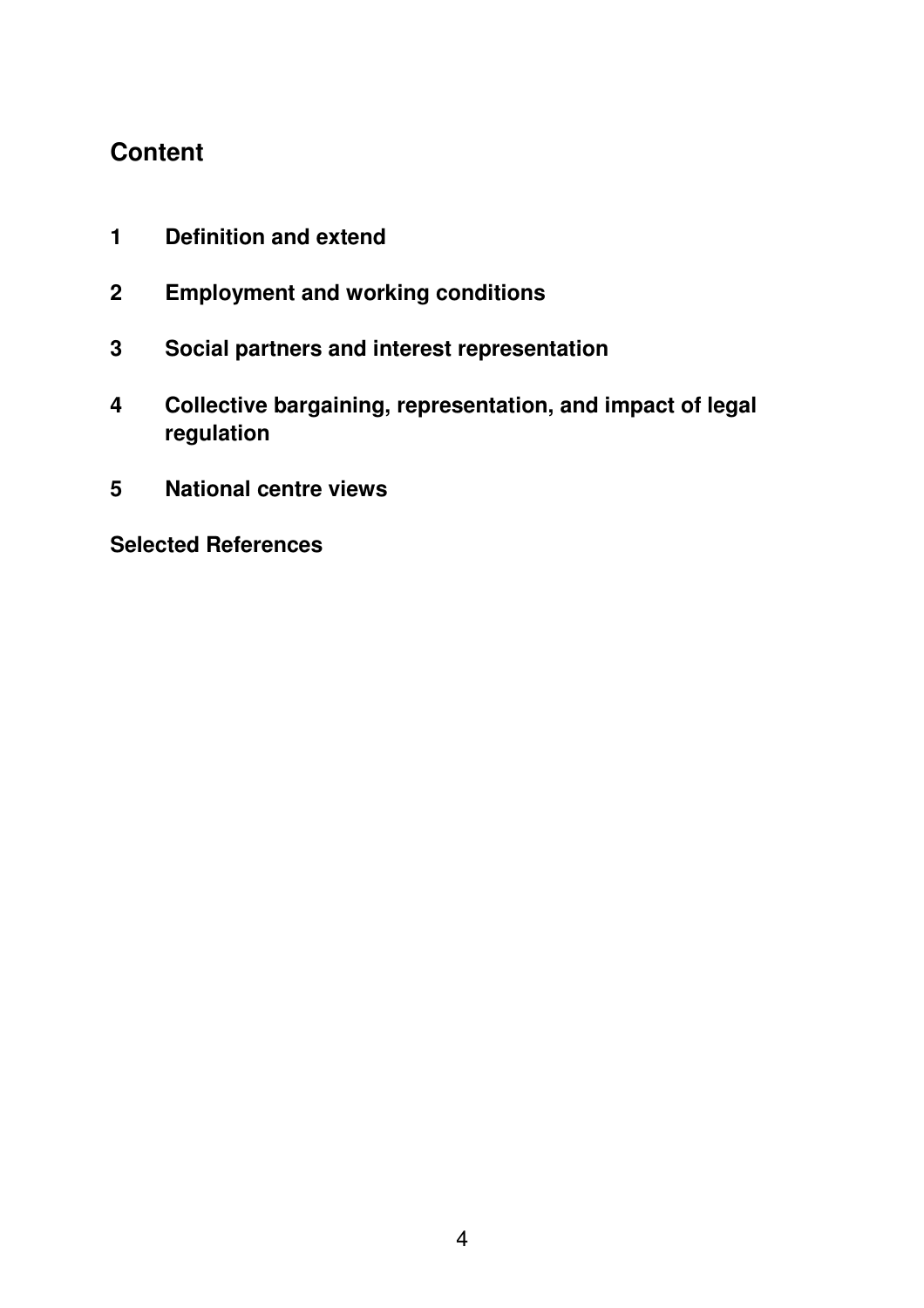# **Comparative study on IR in SMEs – the case of Germany**

#### **Abstract**

In Germany, 99.7% of all firms are SMEs. They employ more than 70% of the total workforce, provide roughly 82% of all vocational training places and account for 41% of total turnover. The distribution of SMEs between different sectors varies distinctly. Furthermore, wages rise as firm size increases; working hours, however, decline as firm size increases. Nonetheless, it would be misleading to conclude that working conditions in small and medium-sized enterprises are, in general, worse than they are in large firms. The coverage of collective bargaining and workers' representation by works council rise with increasing firm size. In many firms, however, the social dialogue is effectively conducted via individual contracts, informal agreements or alternative forms of workers' representation.

# **Background and aims**

The purpose of this comparative study is to update and extend the study on this topic published in 1999. This will be done in two main ways.

- The earlier work examined the then EU 15 plus Norway. The objective here is to assess trends since 1999 and also to examine issues, detailed below, that have become more prominent in recent years. The specific focus is 13 of the 15 (i.e. excluding Luxembourg and Portugal) plus Norway ('the old 14').
- The study will include four new Member States (Hungary, Poland, Slovakia and Slovenia). These countries illustrate different histories of the development of market economies and the place of SMEs within these economies. It is recognised that there is great diversity across the new Member States. For example, in some the SME sector is dominated by agriculture while in others small privately owned firms have come into prominence only very recently. It is impossible in one study to reflect this great diversity. The aim is to illustrate some key patterns.

The general context remains largely the same as in 1999, though with important developments.

• First, SMEs continue to be widely seen as important in terms of the quality of jobs, albeit from different perspectives. Some accounts see SMEs as engines of employment growth. They stress innovation, entrepreneurship and the role of SMEs in developing new economic activities such as biotechnology. In the employment field, we would expect to see substantial adoption of human resource management or high performance practices, such as systematic recruitment and selection policies, training, and team work. Alternative views stress the con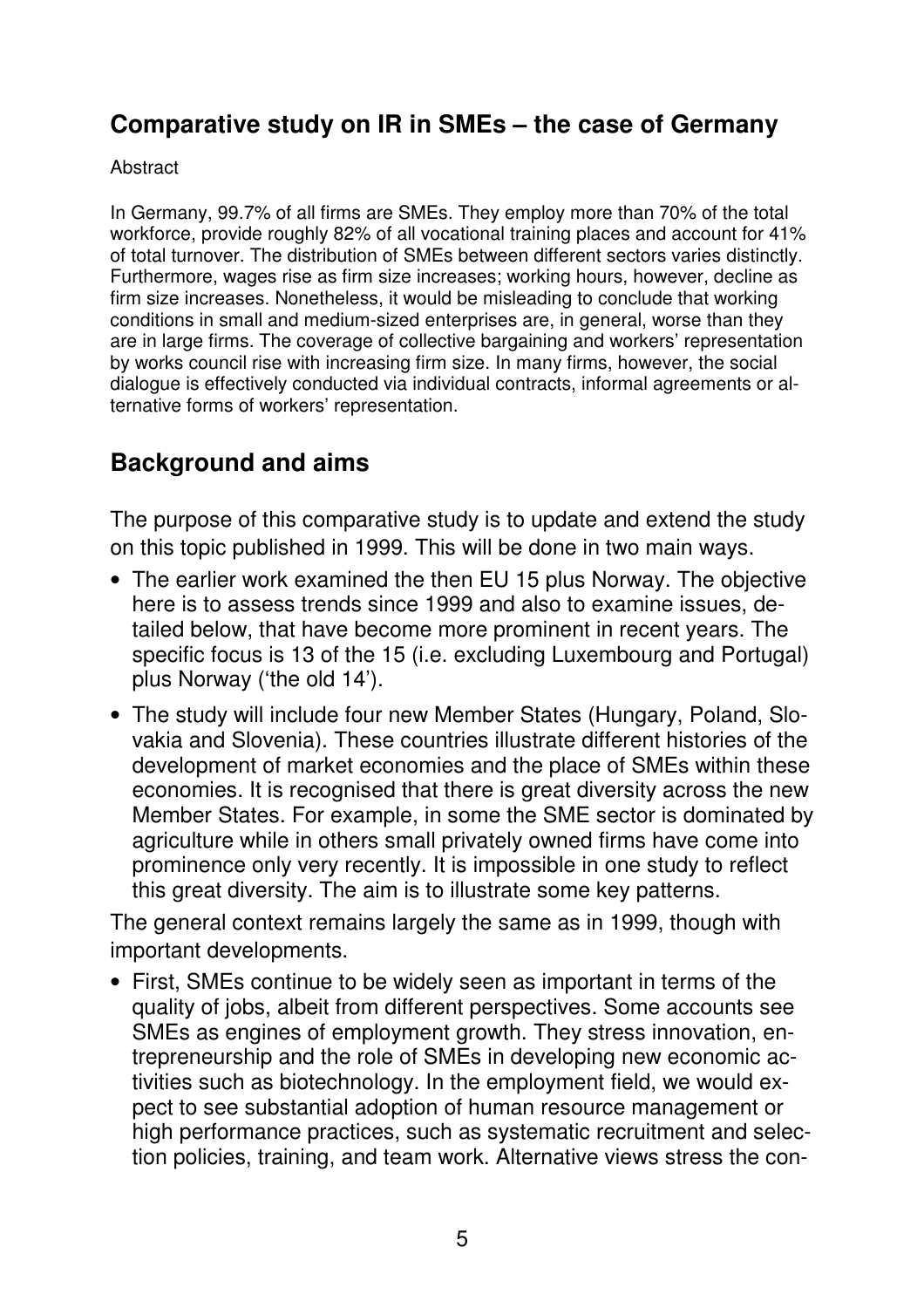tinued existence of large numbers of SMEs where pay is low and the quality of jobs is poor.

- Second, SMEs vary greatly according to factors including their size and the markets in which they operate. Very small high technology firms differ substantially from larger firms in low-wage sectors.
- Third, public policy gives an important role to SMEs. As EIRO reported of the jobs strategy of the Lisbon European Council in March 2000, special attention is devoted to the problems of new and innovative businesses, and particularly small and medium-sized enterprises (SMEs), looking in particular at ways of lowering the costs of business and removing unnecessary 'red tape'. This included a European charter for small companies committing member states to focus on small companies and respond to their needs, recognising that these companies are the main engine of job creation. Data from the Observatory of European SMEs (see below) show that, across 19 European countries in 2001, SMEs accounted for 20 million enterprises employing 122 million workers. This represented two-thirds of total employment, half of which was in micro enterprises (with fewer than 10 employees) and half in larger firms (10-249 employees). SMEs are thus crucial to employment in quantitative terms.
- Fourth, there are the effects of economic integration and global competition. How far does growing competition since 1999 weaken SMEs in such sectors as clothing and footwear? Has EU enlargement specifically affected SMEs in the old EU? How far is enlargement an opportunity or a challenge for SMEs in new Member States?

The aims of this comparative study may be stated in relation to these four points. The first two, relating to the quality of jobs and the great diversity of SMEs, are central. We seek information on the overall pattern. Does the general picture of poorer employment and working conditions in SMEs reported in the 1999 study still hold true? Is it also true in the 4 new new Member States? And, crucially, what are the main lines of variation around a national average? Can SMEs be divided into types, with some offering distinctively poor quality jobs while others have higher wages and better working conditions? What sectors have concentrations of particular types of SME?

On the third (the extent and distribution of SMEs), substantial statistical information is provided by the Observatory of SMEs. The 1999 study al-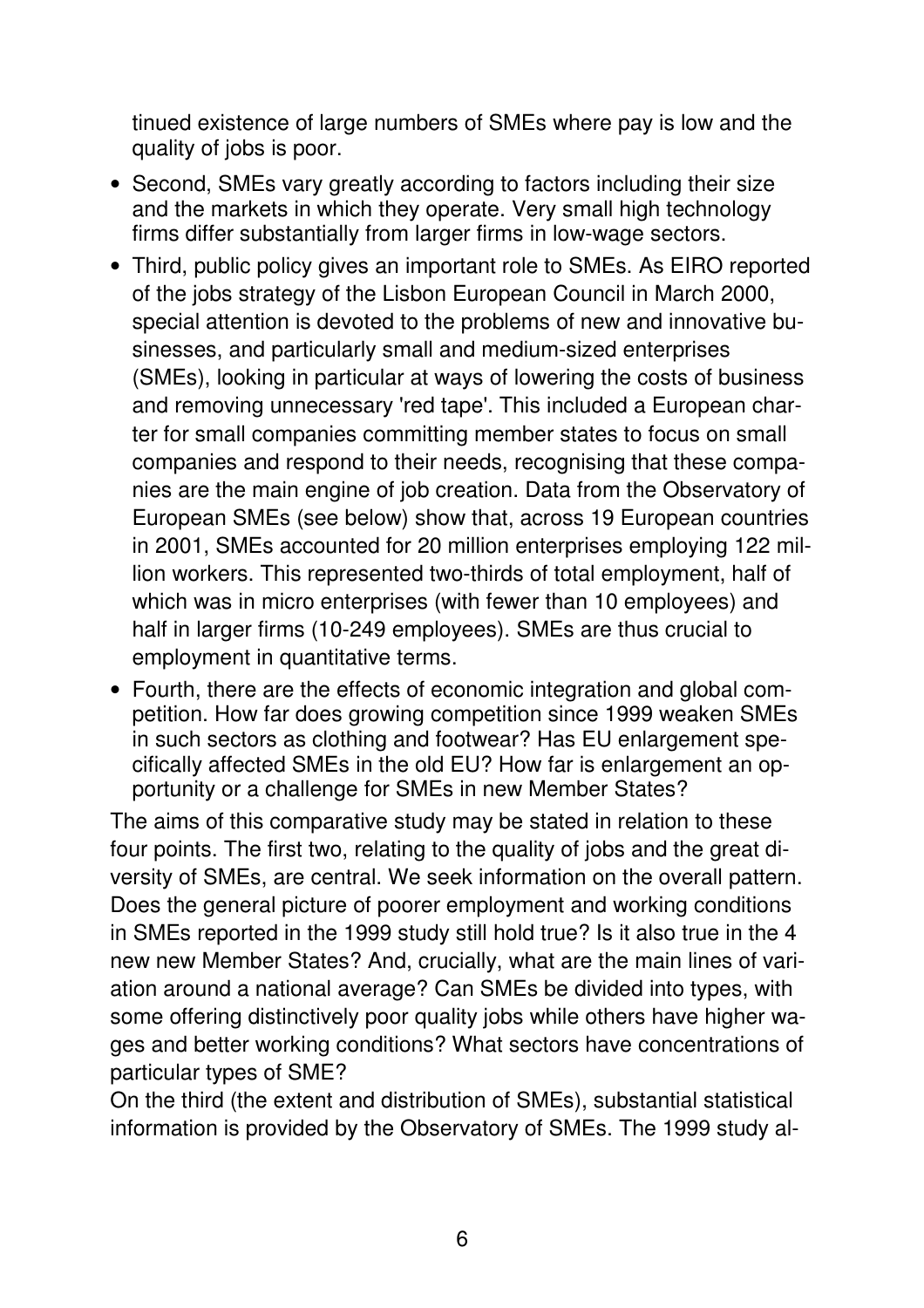so provided information on national definitions of SMEs. This information will be updated by the team writing the comparative study.

On the impact of economic change, information may not be readily available. We seek any indicative data on trends in key sectors.

We are aware that, as in 1999, data may be limited on some issues. The aim is to draw together what is known, and also to identify key information gaps.

# **Questionnaire**

# **1. Definition and extent**

# **1.1 Definition**

The SME Observatory identifies 3 categories of SME: micro enterprises (fewer than 10 employees); small firms (10-49 employees); and mediumsized enterprises (50-249 employees). EIRO's 1999 study found that national statistics are not always classified in this way. For example, in several countries a cut-off of 100 employees is used. There is thus a potential difficulty of providing comparable information across countries. Our planned solution is as follows, in order of preference.

- 1. Please report information on the totals for SMEs as defined above (i.e. 1-249 employees) **and** separate figures for the small (10-49) category.
- 2. If this is not possible, then please report figures for the small category, together with any total figures for what in your country is defined as an SME (e.g. firms with up to 100 employees).
- 3. Failing that, please report figures based on your national definitions, and state what these are.

If you follow options 2 or 3, please also offer, wherever possible, any estimates that are available for the whole of the category of 1-249 employees. Note that we are interested in private sector firms only.

Please comment if necessary on any particular definitional issues affecting data in your country, and any changes since 1999.

Availability of official and comprehensive data regarding the size distribution of companies has, until now, been limited. A commonly accepted definition does not exist in Germany; there is, however, agreement that enterprises can be classified, from a quantitative point of view, according to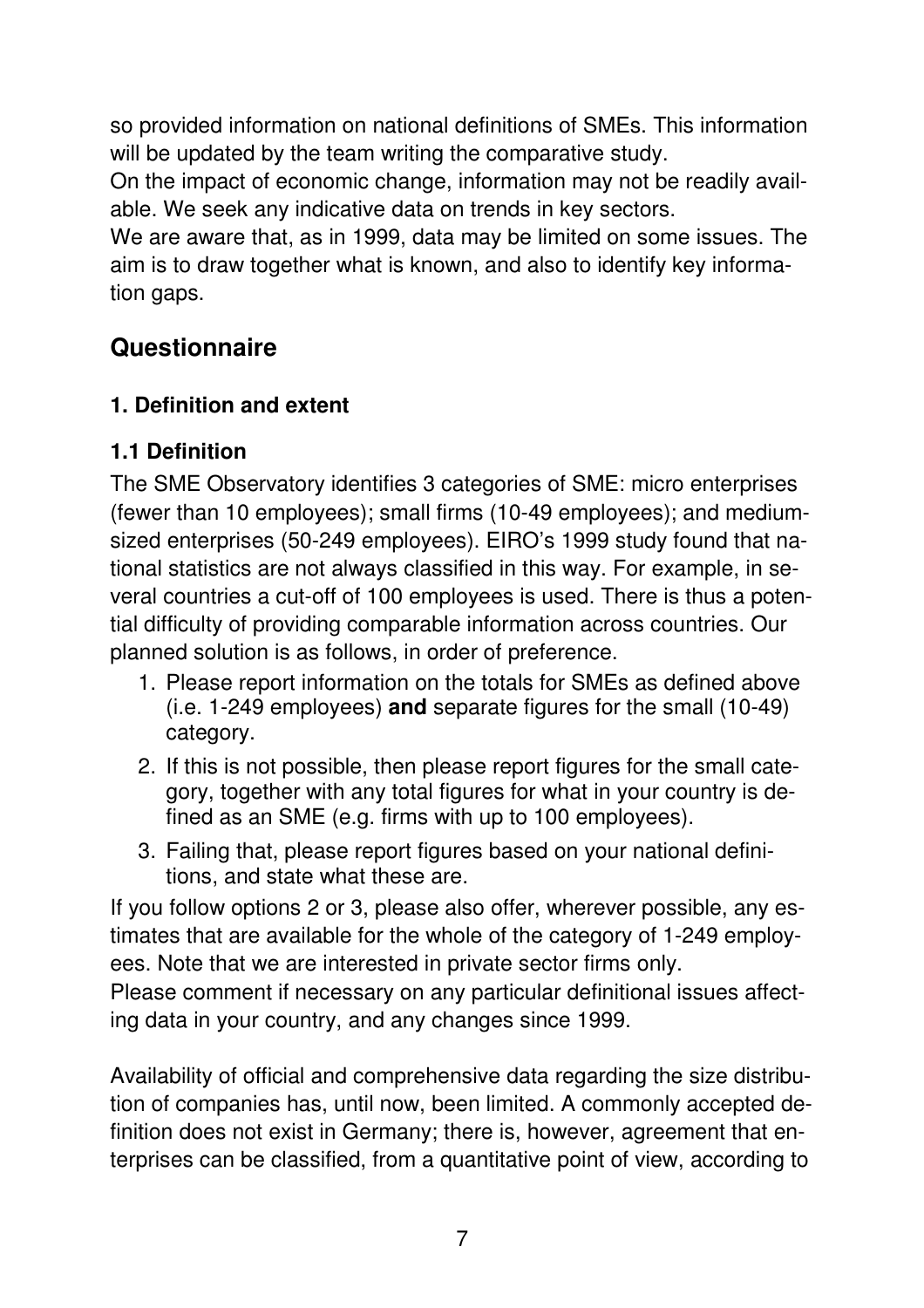their number of employees and, in particular, to their level of annual turnover. In this respect, the definition of SMEs most frequently used in Germany still differs from the EU definition mentioned above. In general, the Institute for SME-Research Bonn (Institut fuer Mittelstandsforschung Bonn, IfM Bonn) applies the following criteria for classifying SMEs:

| Size of enterprise | Number of employees   | Turnover (EUR/Year) |
|--------------------|-----------------------|---------------------|
| small              | up to and including 9 | up to 1 million     |
| medium-sized       | 10 to 499             | 1 to 50 million     |
| large              | 500 and more          | 50 million and more |

**Table 1: IfM Bonn classification scheme** 

Source: IfM Bonn

Based on VAT statistics and using the turnover thresholds of the IfM Bonn, the significance of SMEs remained stable between 1999 and 2003 (see Table 2). Almost 90% of firms – that is, the bulk of enterprises in Germany – have a turnover that is below EUR 1 million per year. In manufacturing (NACE - D), the share of small enterprises is distinctly smaller (below 80%) whereas the share of large firms is remarkably higher than the average. In wholesale and retail trade  $(NACE - G)$  the share of medium-sized and large companies is, on the average, higher than in other industries, too. In contrast to these sectors, firms belonging to NA-CE category H (hotels and restaurants) as well as to NACE section O (other community, social and personal service activities) almost exclusively sell less than EUR 1 million per year. Neither within the reported NACE section in Table 2 (number of firms in the nine sectors accounts for 96.6% of the total number of firms that are liable to pay VAT) nor among the different sectors did the distribution of SMEs change significantly between 1999 and 2003.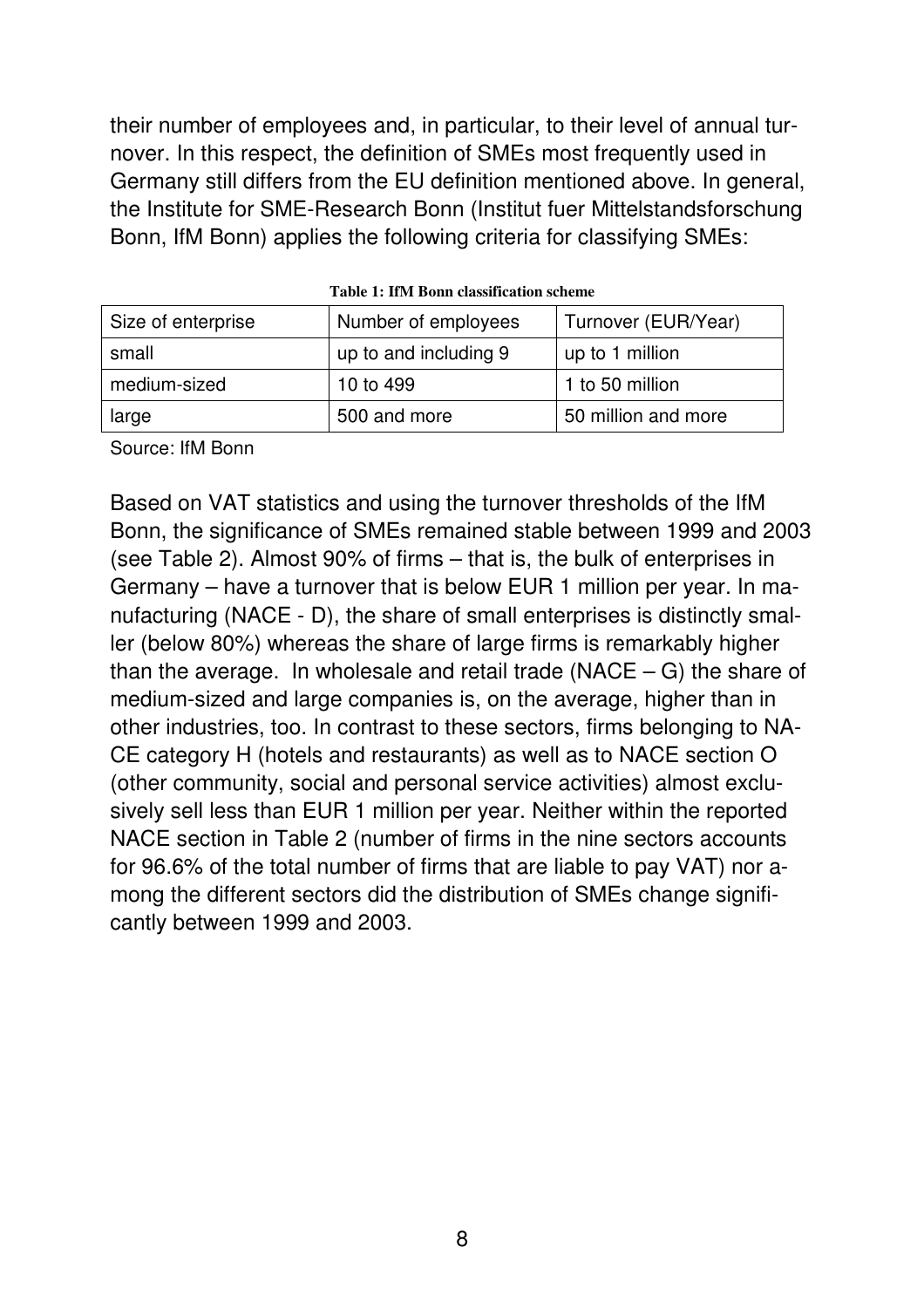|                        | 1999 <sup>1</sup> |                  |       | 2003  |                  |       |  |
|------------------------|-------------------|------------------|-------|-------|------------------|-------|--|
| <b>NACE</b><br>section | Small             | Medium-<br>sized | Large | Small | Medium-<br>sized | Large |  |
| All<br>secti-<br>on    | 89.7%             | 10.1%            | 0.2%  | 89.8% | 9.9%             | 0.3%  |  |
| D                      | 78.4%             | 20.6%            | 1.0%  | 77.5% | 21.4%            | 1.1%  |  |
| F                      | 88.2%             | 11.7%            | 0.1%  | 90.3% | 9.7%             | 0.1%  |  |
| G                      | 85.2%             | 14.5%            | 0.3%  | 84.5% | 15.1%            | 0.4%  |  |
| H                      | 98.1%             | 1.9%             | 0.0%  | 97.8% | 2.2%             | 0.0%  |  |
|                        | 89.6%             | 10.3%            | 0.2%  | 88.1% | 11.7%            | 0.2%  |  |
| J                      | 92.2%             | 7.4%             | 0.4%  | 91.9% | 7.7%             | 0.5%  |  |
| K                      | 93.3%             | 6.6%             | 0.1%  | 93.4% | 6.5%             | 0.1%  |  |
| N                      | 94.5%             | 5.2%             | 0.4%  | 94.1% | 5.5%             | 0.3%  |  |
| O                      | 96.9%             | 3.1%             | 0.1%  | 96.8% | 3.1%             | 0.1%  |  |

**Table 2: Size structure of enterprises in selected NACE sections based on the turnover thresholds of the IfM Bonn (in per cent)** 

<sup>1</sup> As the number of firms is originally reported for various thresholds in DM per year, the share of the three size classes is approximated. Owing to data restrictions, the thresholds of classes based on firm size could only be converted from DM into EUR by the rate 2:1 (DM/EUR).

Source: Federal Statistical Office (Statistisches Bundesamt, destatis), Cologne Institute for Economic Research (Institut der deutschen Wirtschaft Köln, IW Köln)

As far as the number of employees is concerned, the only data base continuously providing information on the size distribution of SMEs is generated by the Federal Employment Agency (Bundesagentur fuer Arbeit, BA). Unfortunately, the data are restricted to establishments instead of enterprises. In this respect, companies that are, for example, classified as medium-sized or even large companies according to the definition used by the IfM Bonn can consist of many small establishments. This may result in an over-estimation, in particular, of enterprises with less than 50 employees. Moreover, the data cover only those employees who have to pay social security contributions. The limitation of employees to those workers who pay social security contributions is, in turn, expected to produce a downward-biased estimation. In 2003, the total number of firms (2,915,482) reported by VAT statistics exceeded by a considerable margin the total number of establishments registered by the BA (2,021,777).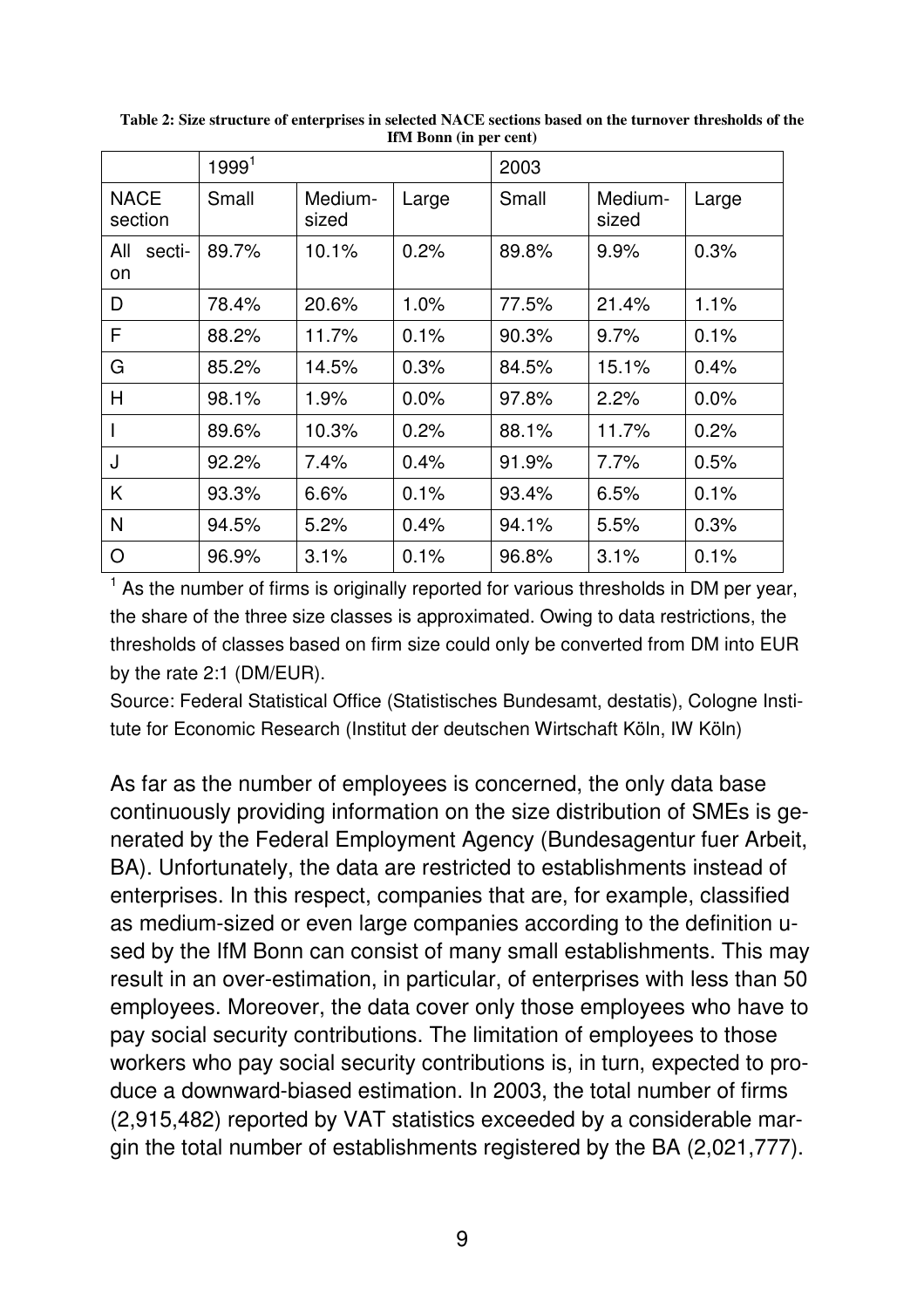#### These caveats should be borne in mind when assessing the size structure of establishments provided in Table 3.

| <b>NACE</b> sector                                                      |             |       |       |       |       |                          |      |       |       |
|-------------------------------------------------------------------------|-------------|-------|-------|-------|-------|--------------------------|------|-------|-------|
| Establishment<br>with                                                   | All         | D     | F     | G     | H.    | $\mathbf{I}$             | J    | K     | N     |
| 1999                                                                    |             |       |       |       |       |                          |      |       |       |
| fewer than 10 employees who are liable to social-security contributions |             |       |       |       |       |                          |      |       |       |
| Establish-<br>ments <sup>1</sup>                                        | 1,729.<br>З | 163.1 | 188.5 | 398.5 | 137.1 | 83.9                     | 39.2 | 266.5 | 173.2 |
| in %                                                                    | 80.6        | 66.1  | 76.1  | 82.6  | 90.4  | 77.9                     | 79.0 | 84.8  | 85.7  |
| Employes <sup>1</sup>                                                   | 5,060       | 564   | 659   | 1,173 | 338   | 246                      | 93.8 | 693   | 577   |
| in $%$                                                                  | 18.4        | 7.8   | 27.9  | 28.0  | 45.7  | 16.8                     | 8.9  | 25.6  | 20.0  |
| $10 - 49$ employees                                                     |             |       |       |       |       |                          |      |       |       |
| Establish-<br>ments <sup>1</sup>                                        | 332.2       | 60.5  | 52.8  | 71.1  | 13.2  | 19.4                     | 6.8  | 39.1  | 20.2  |
| in $%$                                                                  | 15.5        | 24.5  | 21.3  | 14.7  | 8.7   | 18.0                     | 13.8 | 12.4  | 10.0  |
| Employees <sup>1</sup>                                                  | 6,597       | 1,258 | 989   | 1,387 | 252   | 385                      | 151  | 755   | 413   |
| in $%$                                                                  | 24.0        | 17.4  | 41.8  | 33.2  | 34.0  | 26.2                     | 14.4 | 27.9  | 14.3  |
| $50 - 499$ employees                                                    |             |       |       |       |       |                          |      |       |       |
| Establish-<br>ments <sup>1</sup>                                        | 79.9        | 21.1  | 6.2   | 12.6  | 1.4   | 4.1                      | 3.2  | 8.5   | 8.1   |
| in $%$                                                                  | 3.7         | 8.6   | 2.5   | 2.6   | 0.9   | 3.8                      | 6.5  | 2.7   | 4.0   |
| Employees <sup>1</sup>                                                  | 9,876       | 2,873 | 623   | 1,363 | 136   | 513                      | 440  | 985   | 1,030 |
| in %                                                                    | 35.9        | 39.8  | 26.4  | 32.6  | 18.4  | 34.9                     | 41.8 | 36.4  | 35.8  |
| 500 and more employees                                                  |             |       |       |       |       |                          |      |       |       |
| Establish-<br>ments <sup>1</sup>                                        | 4.9         | 1.8   | 0.1   | 0.3   | 0.0   | 0.3                      | 0.3  | 0.3   | 0.8   |
| in $%$                                                                  | 0.2         | 0.7   | 0.0   | 0.1   | 0.0   | 0.3                      | 0.6  | 0.1   | 0.4   |
| Employees <sup>1</sup>                                                  | 5,950       | 2,484 | 93    | 259   | 14    | 324                      | 367  | 274   | 860   |
| in $%$                                                                  | 21.6        | 34.4  | 3.9   | 6.2   | 1.9   | 22.1                     | 34.9 | 10.1  | 29.9  |
| NACE sector                                                             |             |       |       |       |       |                          |      |       |       |
| Size                                                                    | All         | D     | F     | G     | H     | $\overline{\phantom{a}}$ | J    | K     | N     |

**Table 3: Size structure of establishments and employment in selected NACE sectors (1999 and 2004)** 

 $^1$  in 1,000

Source: BA, IW Köln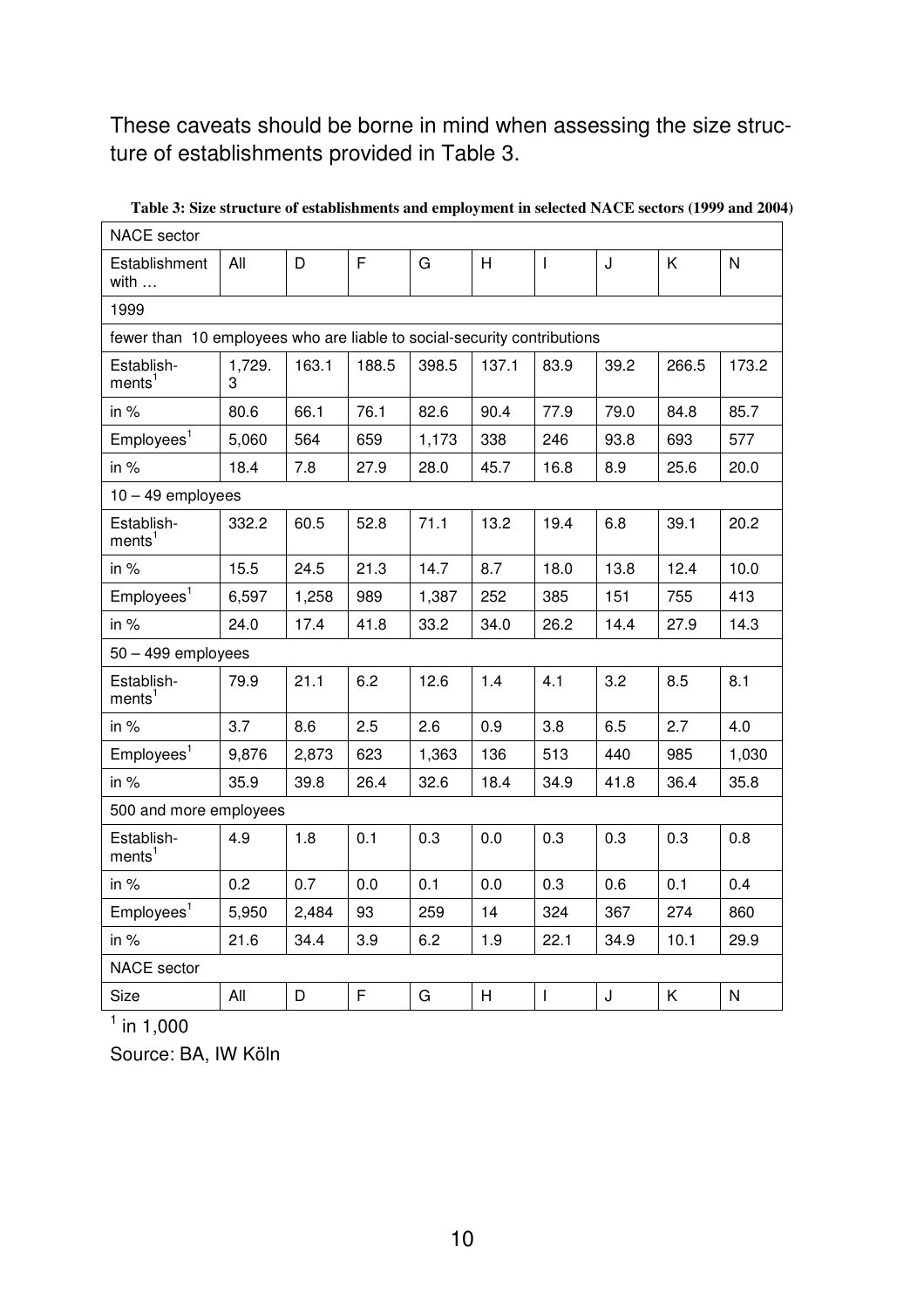|                                  |             |       |       | <b>Table 3 continued</b> |       |      |      |       |       |
|----------------------------------|-------------|-------|-------|--------------------------|-------|------|------|-------|-------|
| 2004                             |             |       |       |                          |       |      |      |       |       |
| fewer than 10 employees          |             |       |       |                          |       |      |      |       |       |
| Establish-<br>ments <sup>1</sup> | 1,659.<br>8 | 147.2 | 175.6 | 360.1                    | 130.3 | 77.8 | 42.2 | 279.1 | 178.9 |
| in %                             | 80.8        | 66.1  | 81.6  | 81.9                     | 89.3  | 75.4 | 81.5 | 84.0  | 84.3  |
| Employees <sup>1</sup>           | 4,821       | 501   | 573   | 1,073                    | 322   | 234  | 99   | 716   | 603   |
| in $%$                           | 18.2        | 7.4   | 34.9  | 27.2                     | 42.9  | 15.9 | 9.6  | 22.7  | 19.5  |
| $10 - 49$ employees              |             |       |       |                          |       |      |      |       |       |
| Establish-<br>ments <sup>1</sup> | 311.9       | 53.7  | 11.2  | 67.0                     | 14.2  | 20.4 | 6.3  | 42.6  | 23.4  |
| in $%$                           | 15.2        | 24.1  | 16.7  | 15.2                     | 9.7   | 19.8 | 12.1 | 12.8  | 11.0  |
| Employes <sup>1</sup>            | 6,228       | 1,135 | 656   | 1,304                    | 273   | 414  | 135  | 844   | 478   |
| in $%$                           | 23.5        | 16.7  | 39.9  | 33.0                     | 36.3  | 28.2 | 13.1 | 26.8  | 15.4  |
| $50 - 499$ employees             |             |       |       |                          |       |      |      |       |       |
| Establish-<br>ments <sup>1</sup> | 79,0        | 20.2  | 3.7   | 12.2                     | 1.5   | 4.6  | 3.0  | 10.4  | 9.2   |
| in $%$                           | 3.8         | 9.0   | 1.7   | 2.8                      | 1.0   | 4.5  | 5.8  | 3.1   | 4.3   |
| Employees <sup>1</sup>           | 9,805       | 2,775 | 377   | 1,324                    | 143   | 558  | 423  | 1,217 | 1,139 |
| in $%$                           | 37.0        | 40.9  | 23.0  | 33.5                     | 19.0  | 38.0 | 41.2 | 38.7  | 36.8  |
| 500 and more employees           |             |       |       |                          |       |      |      |       |       |
| Establish-<br>ments <sup>1</sup> | 4.7         | 1.7   | 0.0   | 0.3                      | 0.0   | 0.2  | 0.3  | 0.4   | 0.8   |
| in $%$                           | 0.2         | 0.8   | 0.0   | 0.1                      | 0.0   | 0.2  | 0.6  | 0.1   | 0.4   |
| Employes <sup>1</sup>            | 5,669       | 2,371 | 37    | 249                      | 14    | 263  | 370  | 372   | 873   |
| in %                             | 21.4        | 35.0  | 2.3   | 6.3                      | 1.8   | 17.9 | 36.1 | 11.8  | 28.2  |

 $^1$  in 1,000

Source: BA, IW Köln

#### **1.2 Extent and trends**

#### **For the** old 14**,**

(a). Are there any particularly significant instances of change that official statistics will not capture? For example has there been any notable employment growth in new sectors such as information technology or decline in older manufacturing sectors such as footwear? Please give brief details.

(b). Have global competition and economic restructuring featured in public debates on the position of SMEs? If so, please give details.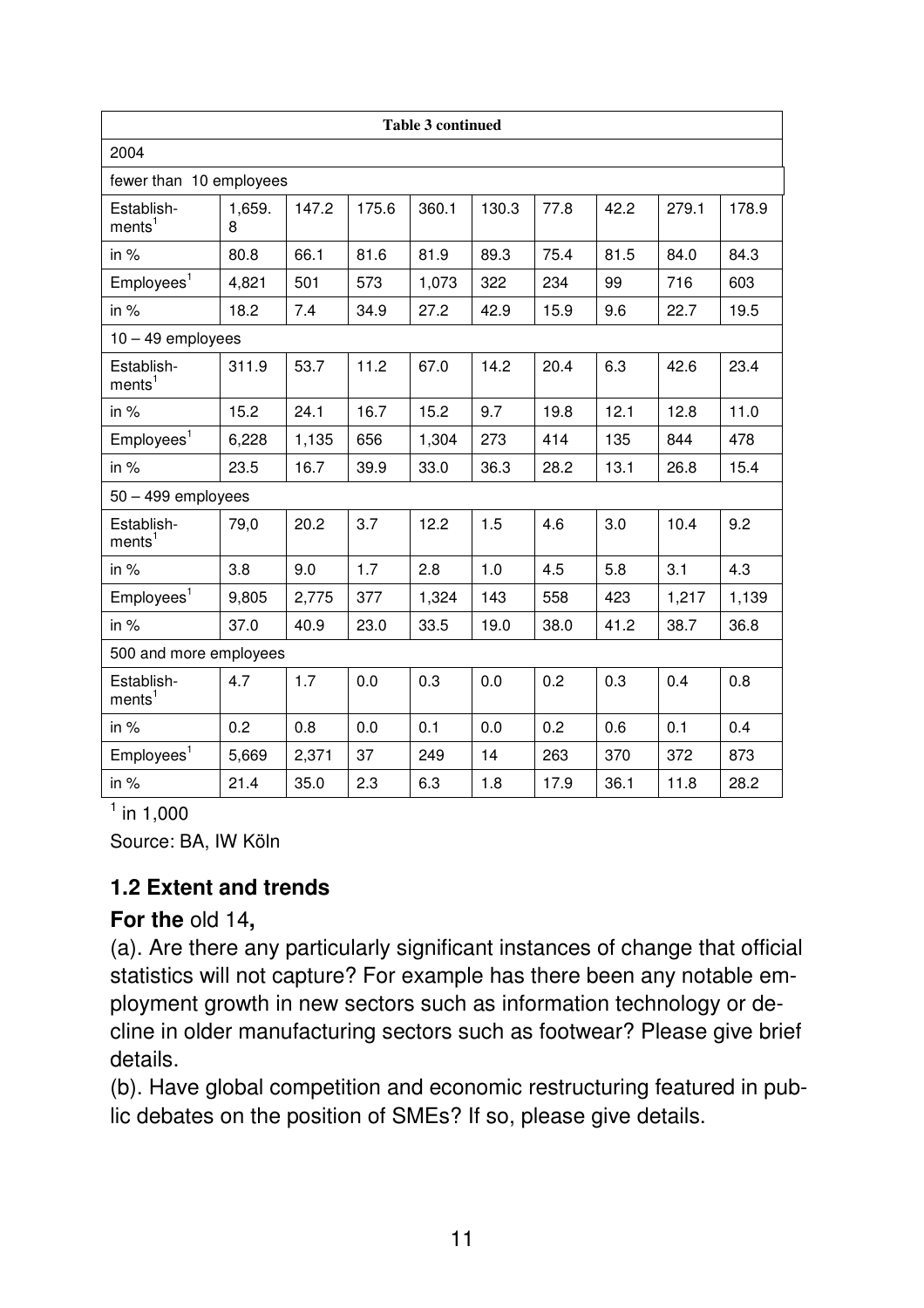From a qualitative point of view, the coherence between enterprise and owner is a crucial feature of small and medium-sized firms. Between 1999 and 2003, the number of self-employed persons grew by almost 200,000. According to the IfM Bonn, the ratio of self-employed persons to the total working population increased from 9.3% in 1999 to 9.8% in 2003 (latest figures). The growing significance of self-employment holds particularly true for the service sector. According to the annual report by the German Council of Economic Experts (Sachverständigenrat zur Begutachtung der gesamtwirtschaftlichen Entwicklung, SVR) in 2004, the number of self-employed persons rose between 2001 (4,077,000) and 2004 (4,298,000; preliminary figures) by 5.4%, whereas the number of workers fell by 2.2%. The continuing increase in self-employment has partly been driven by active labour market programmes and has, thus, partly resulted from a higher exit rate from unemployment into selfemployment.

Information on employment growth or decline, respectively, in the various sectors is provided in Table 4. Contrary to the other size classes, the employment level remained stable in medium-sized establishments. Looking at the various sectors, employment decline is most significant in sectors such as manufacturing, construction and wholesale/retail trade/etc. Whereas in manufacturing as well as in wholesale/retail trade/etc the loss of jobs occurred, predominantly, in micro and small establishments, the number of jobs in construction decreased, in particular, in medium-sized and large establishments. Employment increased significantly in sectors such as real estate/renting/business activities, which also contains firms belonging to the information industry, and health/social work. This occurred in every size class. In health/social work, employment, however, grew especially in small and medium-sized enterprises. In real estate/renting/business activities, the growth rate was distinctly higher in medium-sized and, in particular, large establishments.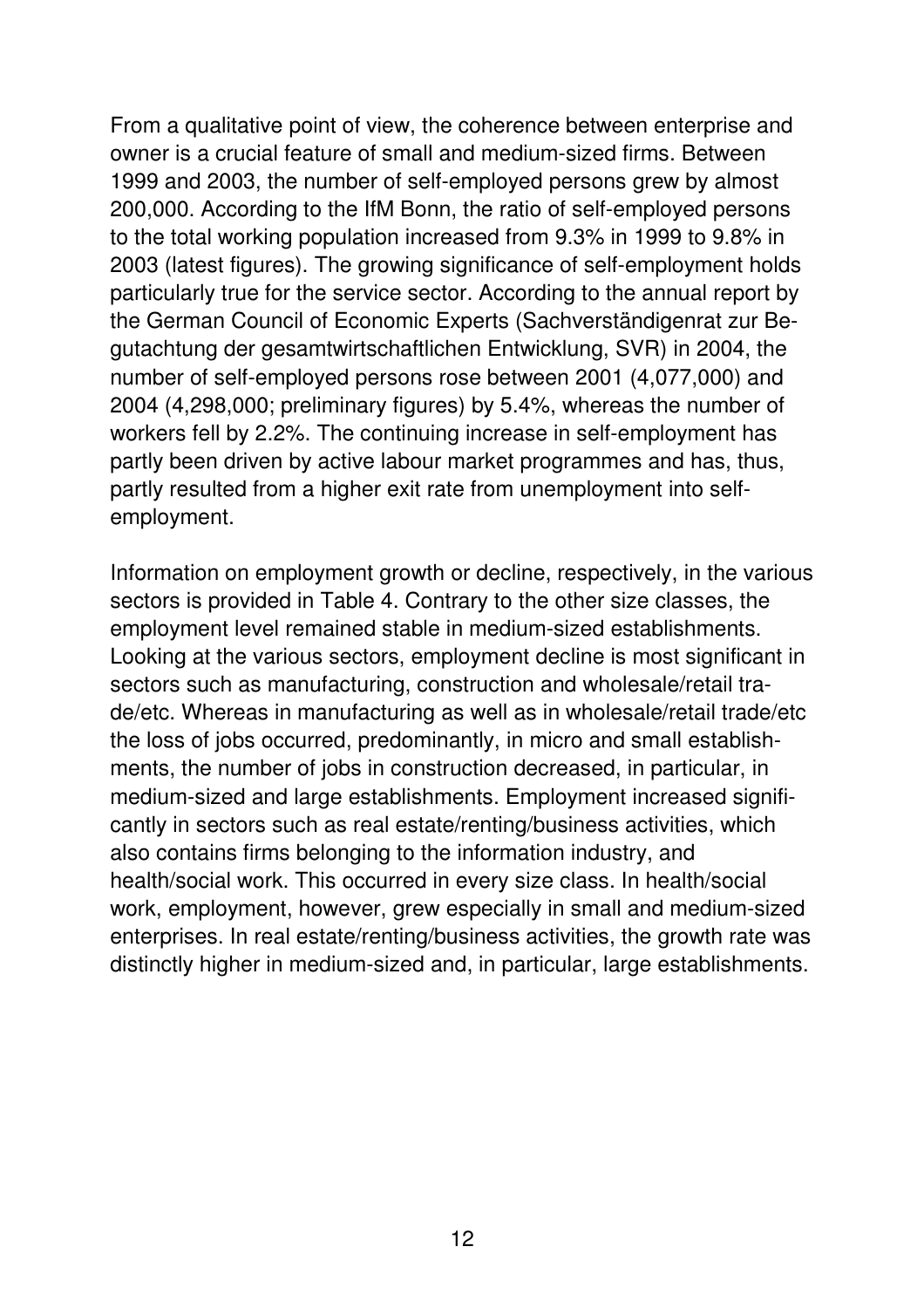|              | Establishments with  employees who are liable to social security contributions |           |          |                     |                            |  |
|--------------|--------------------------------------------------------------------------------|-----------|----------|---------------------|----------------------------|--|
| NACE section | $1-9$                                                                          | $20 - 49$ | 50-499   | than<br>more<br>500 | establish-<br>all<br>ments |  |
| D            | $-11.2%$                                                                       | $-9.8%$   | $-3.4%$  | $-4.6%$             | $-6.1\%$                   |  |
| F            | $-13.1%$                                                                       | $-33.7\%$ | $-39.4%$ | $-59.7%$            | $-30.5%$                   |  |
| G            | $-8.5%$                                                                        | $-6.0\%$  | $-2.9%$  | $-3.9%$             | $-5.6%$                    |  |
| Н            | $-4.6%$                                                                        | $+8.5%$   | $+5.5%$  | $-2.7\%$            | $+1.7%$                    |  |
|              | $-4.9%$                                                                        | $+7.4%$   | $+8.7%$  | $-18.7%$            | $+/- 0.0\%$                |  |
| J            | $+5.4%$                                                                        | $-11.1%$  | $-3.9%$  | $+0.8%$             | $-2.5%$                    |  |
| K            | $+3.4%$                                                                        | $+11.7%$  | $+23.6%$ | $+35.9%$            | $+16.3%$                   |  |
| N            | $+4.4%$                                                                        | $+15.8%$  | $+10.6%$ | $+1.5%$             | $+7.4%$                    |  |
| all sectors  | $-4.7\%$                                                                       | $-5.6%$   | $-0.7%$  | $-4.7\%$            | $-3.5%$                    |  |

**Table 4: Employment growth/decline in establishment with … employees in selected NACE sections 1999- 2004** 

Source: BA, IW Köln

According to the IfM Bonn, the share of exporting enterprises (disaggregated by firm size) as a percentage of all enterprises (based on VAT statistics) increases as enterprise size increases. Moreover, the likelihood that production sites are relocated and new ones established abroad also increases as firm size increases. SMEs have, however, expanded their international activities as well. They have also adapted production and work organisation to cope with growing international competition. Internationalisation and, in particular, EU enlargement have often been assumed to pose more problems for SMEs in Germany than they have created new opportunities for them. At the start of 2005, for example, 40% of SMEs in Germany expected that the risks related to EU enlargement were larger than the opportunities that had been created. Interestingly, only 13% of the firms responding to the poll had, until the beginning of 2005, operated in one or more of the accession countries. Fears amongst SMEs that internationalisation could endanger jobs and establishments at home have, therefore, attracted the public's attention. According to a poll among German citizens conducted by a polling institute (Institut für Demoskopie Allensbach, Ifd) in 2004, 28% of respondents assumed that small and medium-sized firms intended to relocate production facilities abroad or had already carried out such a relocation as a result of international competition.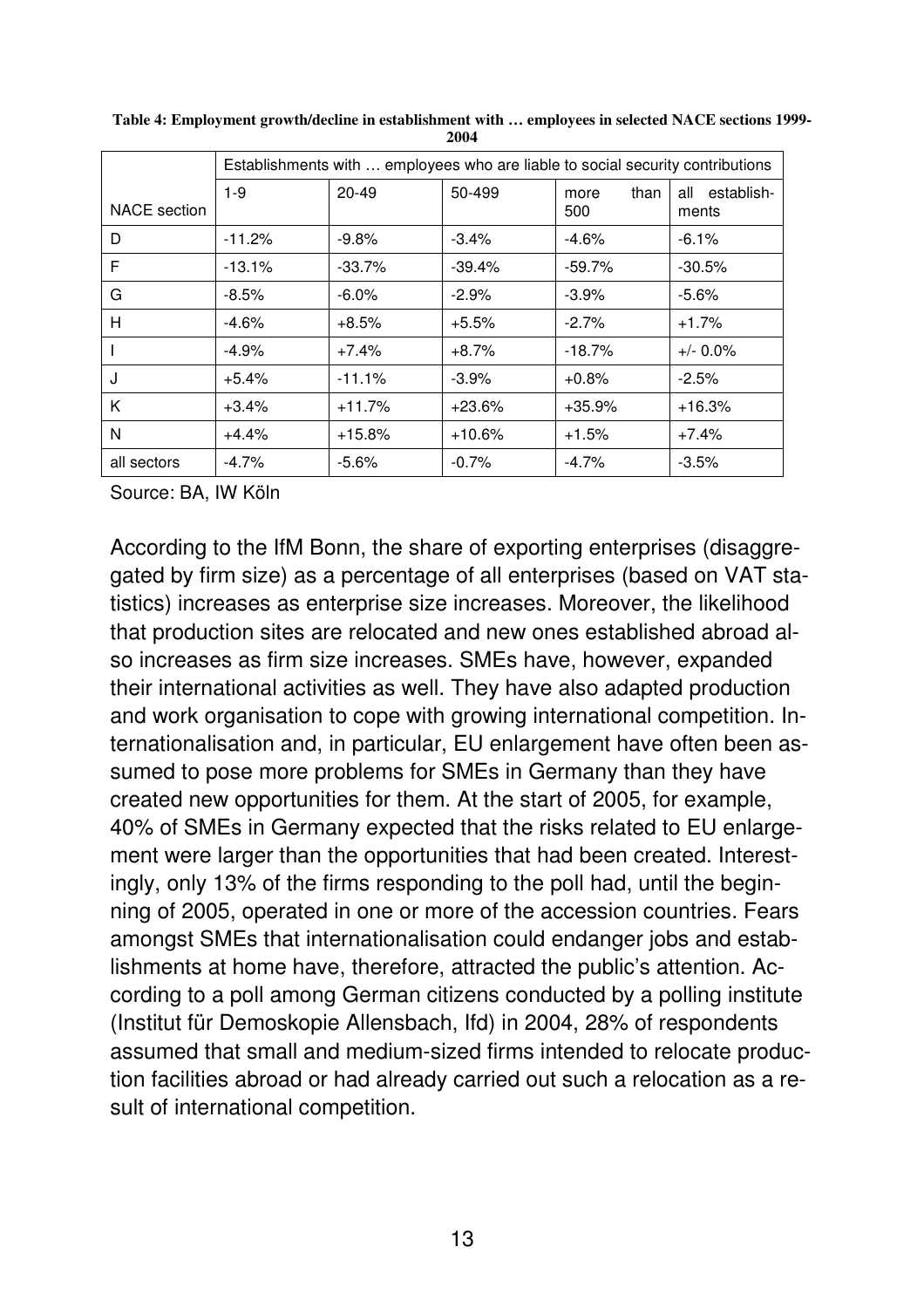# **2. Employment and working conditions**

#### **2.1 Pay and employment conditions**

Please report all the following in terms of the figure for SMEs **and** how that figure compares to the national average. Where possible, please also report figures under items (a) to (e) for men and women separately.

(a). What is the overall level of pay in SMEs?

(b). Please also give pay data if available on 2 key sectors where SMEs are concentrated, namely, clothing manufacture and hotels and restaurants.

(c). Please also give, if available, information on pay rates within indicative occupations, e.g. the typical pay of a routine clerical worker in SMEs and in large firms.

(d). What are typical annual working hours for full-time employees? As with (b) above, if data are available please give figures for clothing manufacture and hotels and restaurants.

(e). What is the average job tenure of workers in SMEs?

(f). What is the extent of formal procedures to handle discipline and dismissal? What is the frequency of use of dismissal and disciplinary sanctions?

(h). What is the extent of the following human resource management practices: use of team work; presence of a specialist personnel manager; performance appraisals; merit- or performance-related pay; provision of training? Please also report on any other available indicators of HRM practices such as team briefings or use of total quality management.

According to the latest survey by destatis on the structure of pay and working time data are available for the most of NACE sectors (C, D, E, F, G, H, I, J, K); these data are also disaggregated by firm size. Differentiation between male and female employees is, however, not yet possible. Moreover, destatis only provides data for 2001 and for eastern (not reported here) and western Germany separately. Finally, firms are classified into four classes that are not the same as the classification system used above. In this respect, monthly wages usually rise as firm size increases (see Table 5). This holds true both for blue-collar and whitecollar workers. With regard to the wages paid in the textile and clothing industry (NACE 17 and NACE 18), average monthly gross wages lie approximately 20% below those paid in manufacturing. The wage gap be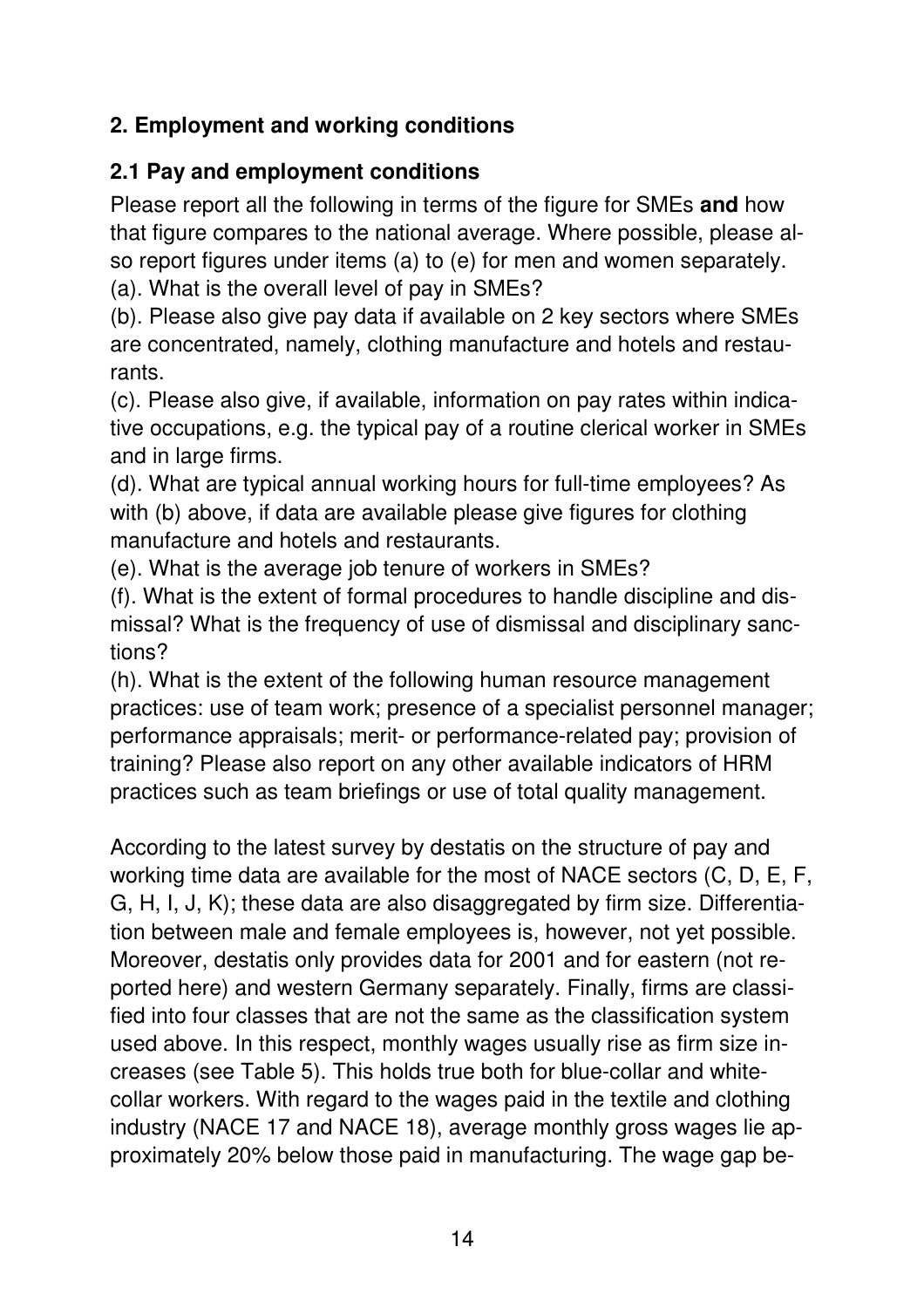tween blue-collar workers decreases from 22% in the smallest size class to 13% in companies with more than 1,000 employees. With regard to white-collar workers, the wage gap is at its greatest for workers in firms with 200 to 999 employees (17%).

| Gross                         | <b>NACE</b> section     |       |       |       |       |       |       |              |       |       |
|-------------------------------|-------------------------|-------|-------|-------|-------|-------|-------|--------------|-------|-------|
| wage                          | Selec-<br>tion          | C     | D     | E     | F     | G     | H     | $\mathsf{l}$ | J     | Κ     |
|                               | $10 - 49$ employees     |       |       |       |       |       |       |              |       |       |
| blue-<br>collar <sup>1</sup>  | 2,215                   | 2,634 | 2,221 | 2,795 | 2,365 | 2,137 | 1,671 | 2,211        | 2,294 | 1,942 |
| white-<br>collar <sup>2</sup> | 2,671                   | 3,058 | 2,873 | 3,050 | 2,813 | 2,376 | 2,069 | 2,659        | 3,116 | 2,832 |
|                               | $50 - 199$ employees    |       |       |       |       |       |       |              |       |       |
| blue-<br>collar               | 2,277                   | 2,608 | 2,302 | 2,734 | 2,585 | 2,194 | 1,670 | 2,267        | 2,291 | 1,790 |
| white-<br>collar              | 2,983                   | 3,456 | 3,181 | 3,042 | 3,391 | 2,543 | 2,379 | 2,677        | 3,221 | 3,264 |
|                               | $200 - 999$ employees   |       |       |       |       |       |       |              |       |       |
| blue-<br>collar               | 2,389                   | 2,672 | 2,442 | 3,002 | 2,637 | 2,197 | 1,776 | 2,337        | 2,600 | 1,863 |
| white-<br>collar              | 3,263                   | 3,738 | 3,510 | 3,648 | 3,428 | 2,715 | 2,454 | 3,029        | 2,949 | 3,545 |
|                               | 1000 and more employees |       |       |       |       |       |       |              |       |       |
| blue-<br>collar               | 2,676                   | 2,448 | 2,760 | 3,036 | 2,587 | 2,343 | 2,229 | 2,485        | 2,625 | 1,922 |
| white-<br>collar              | 3,532                   | 3,962 | 4,082 | 3,703 | 3,686 | 2,364 | 3,017 | 3,108        | 3,311 | 3,631 |
| all firms                     |                         |       |       |       |       |       |       |              |       |       |
| blue-<br>collar               | 2,383                   | 2,510 | 2,465 | 2,935 | 2,457 | 2,187 | 1,717 | 2,336        | 2,528 | 1,861 |
| white-<br>collar              | 3,130                   | 3,797 | 3,520 | 3,522 | 3,112 | 2,492 | 2,295 | 2,932        | 3,174 | 3,259 |

**Table 5: Monthly gross wages of blue-collar and white-collar workers (in EUR) in firms with … employees in selected NACE sectors – western Germany (2001)** 

<sup>1</sup> full-time employed workers

<sup>2</sup> full-time and part-time workers

Source: destatis

Destatis only provides data on weekly working hours for blue-collar workers in the various classes based on firm size (see Table 6). Therefore,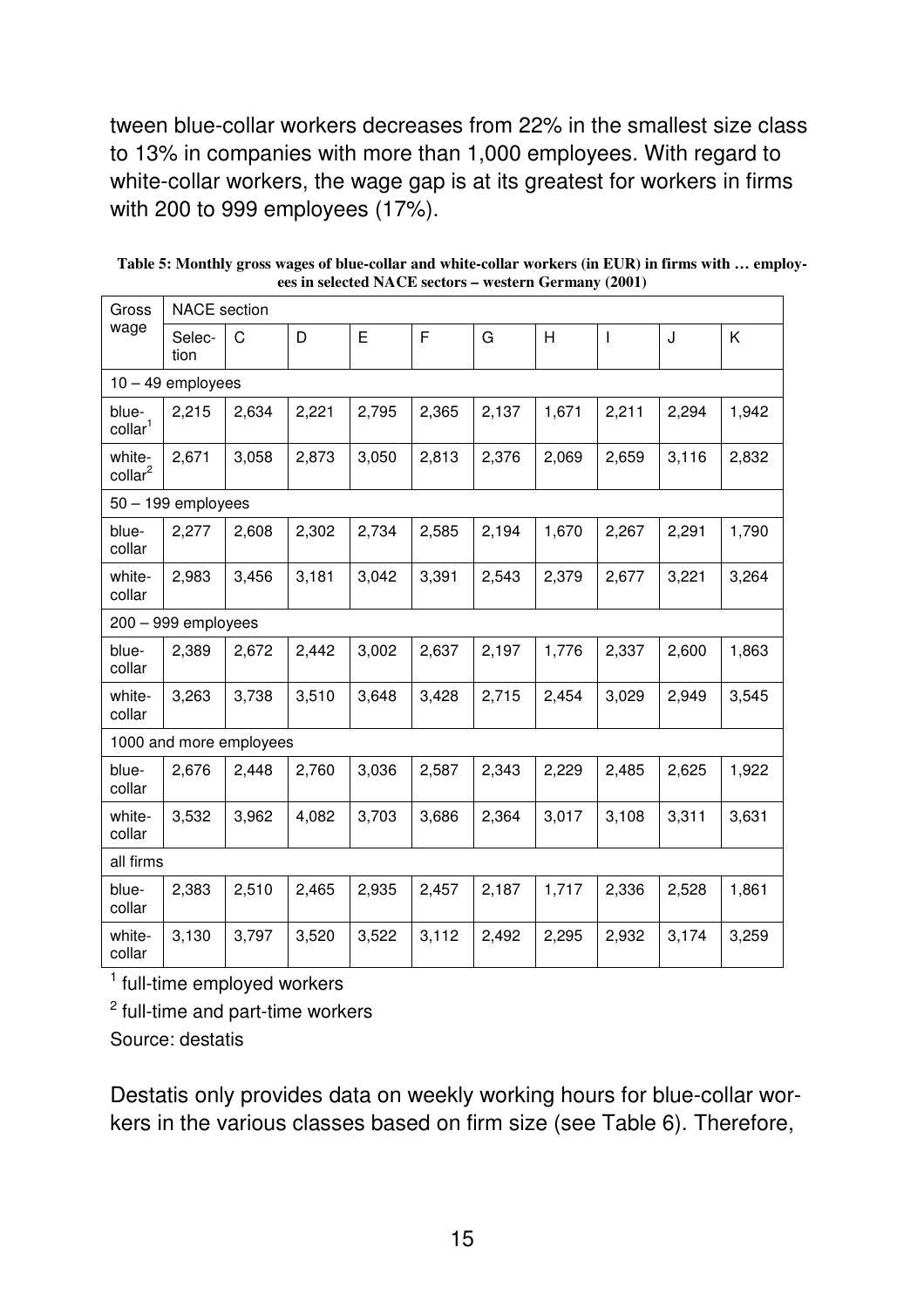annual working time has to be estimated. Weekly working hours for bluecollar workers declines, in general, as firm size increases.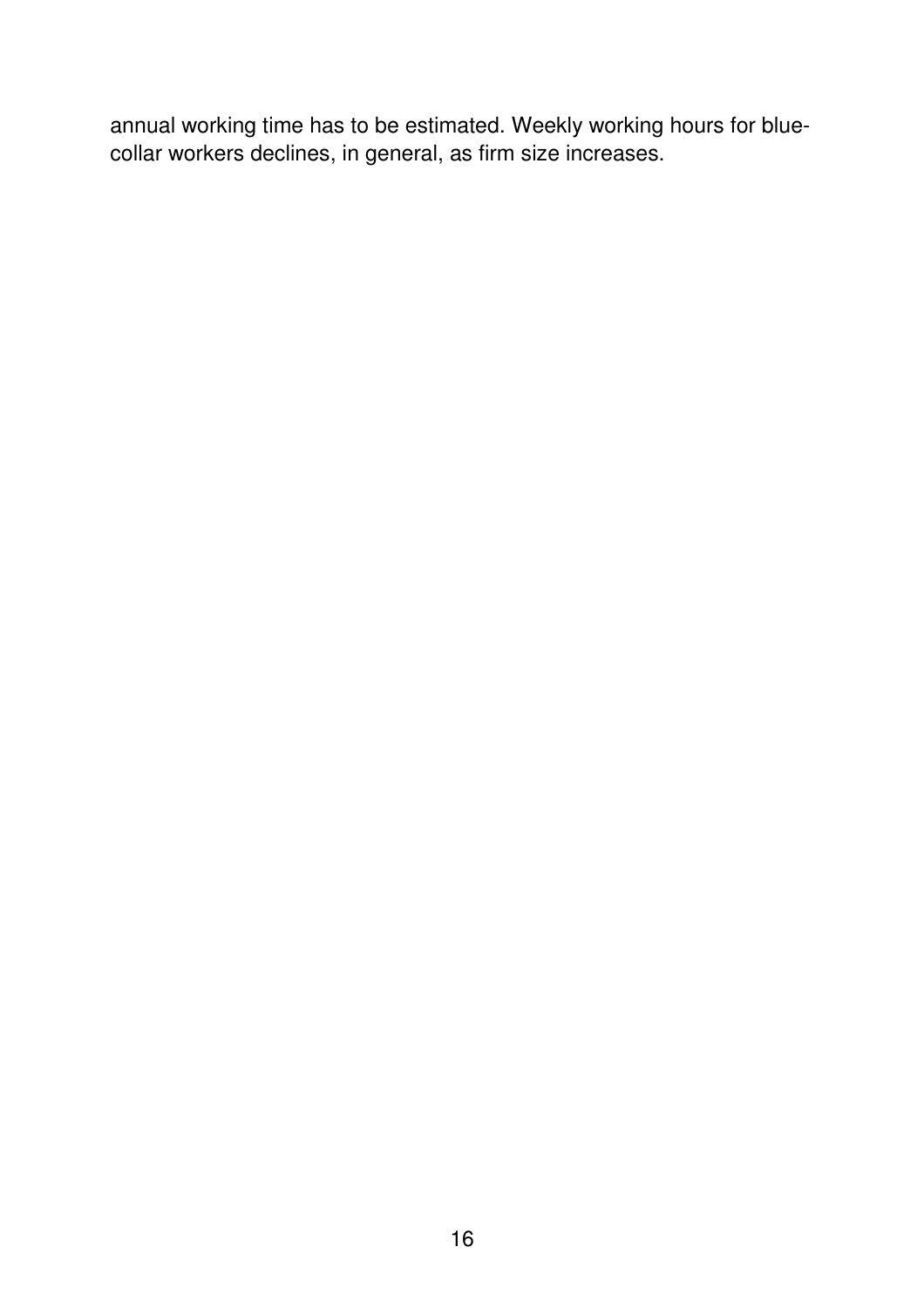|                                   | <b>NACE</b> section     |       |       |       |       |       |       |              |       |       |
|-----------------------------------|-------------------------|-------|-------|-------|-------|-------|-------|--------------|-------|-------|
|                                   | Selec-<br>tion          | C     | D     | E     | F     | G     | Н     | $\mathbf{I}$ | J     | Κ     |
|                                   | $10 - 49$ employees     |       |       |       |       |       |       |              |       |       |
| weekl<br>у<br>hours               | 40,52                   | 45,04 | 40,23 | 38,85 | 40,16 | 40,32 | 39,81 | 44,11        | 37,71 | 40,14 |
| annu-<br>al<br>hours <sup>1</sup> | 1,783                   | 1,982 | 1,770 | 1,709 | 1,767 | 1,774 | 1,752 | 1,941        | 1,659 | 1,766 |
|                                   | $50 - 199$ employees    |       |       |       |       |       |       |              |       |       |
| weekl<br>у<br>hours               | 40,06                   | 43,34 | 39,37 | 39,12 | 41,14 | 40,43 | 39,59 | 43,66        | 39,61 | 40,00 |
| annu-<br>al<br>hours <sup>1</sup> | 1,763                   | 1,907 | 1,732 | 1,721 | 1,810 | 1,779 | 1,742 | 1,921        | 1,742 | 1,760 |
|                                   | $200 - 999$ employees   |       |       |       |       |       |       |              |       |       |
| weekl<br>у<br>hours               | 38,61                   | 40,88 | 38,02 | 38,72 | 41,19 | 39,45 | 39,71 | 41,38        | 38,73 | 40,56 |
| annu-<br>al<br>hours <sup>1</sup> | 1,699                   | 1,799 | 1,673 | 1,703 | 1,812 | 1,736 | 1,747 | 1,821        | 1,704 | 1,785 |
|                                   | 1000 and more employees |       |       |       |       |       |       |              |       |       |
| weekl<br>у<br>hours               | 37,49                   | 40,80 | 36,82 | 38,45 | 40,11 | 38,50 | 39,36 | 39,59        | 38,75 | 40,17 |
| annu-<br>al<br>hours <sup>1</sup> | 1,650                   | 1,795 | 1,620 | 1,692 | 1,764 | 1,694 | 1,732 | 1,742        | 1,705 | 1,767 |
| all firms                         |                         |       |       |       |       |       |       |              |       |       |
| weekl<br>у<br>hours               | 39,20                   | 41,69 | 38,34 | 38,73 | 40,54 | 40,04 | 39,71 | 42,03        | 38,87 | 40,25 |
| annu-<br>al<br>hours <sup>1</sup> | 1,725                   | 1,834 | 1,687 | 1,704 | 1,784 | 1,762 | 1,747 | 1,849        | 1,710 | 1,771 |

#### **Table 6: Weekly and annual working hours of blue-collar worker in firms with … employees in selected NACE sections – western Germany (2001)**

<sup>1</sup> annual working hours = weekly working hours x (220/5) Source: destatis, IW Köln

According to destatis, average job tenure of blue-collar as well as whitecollar workers rises with increasing firm size. In western Germany, it is 7 (8) years for blue-collar (white-collar) workers in firms with up to and in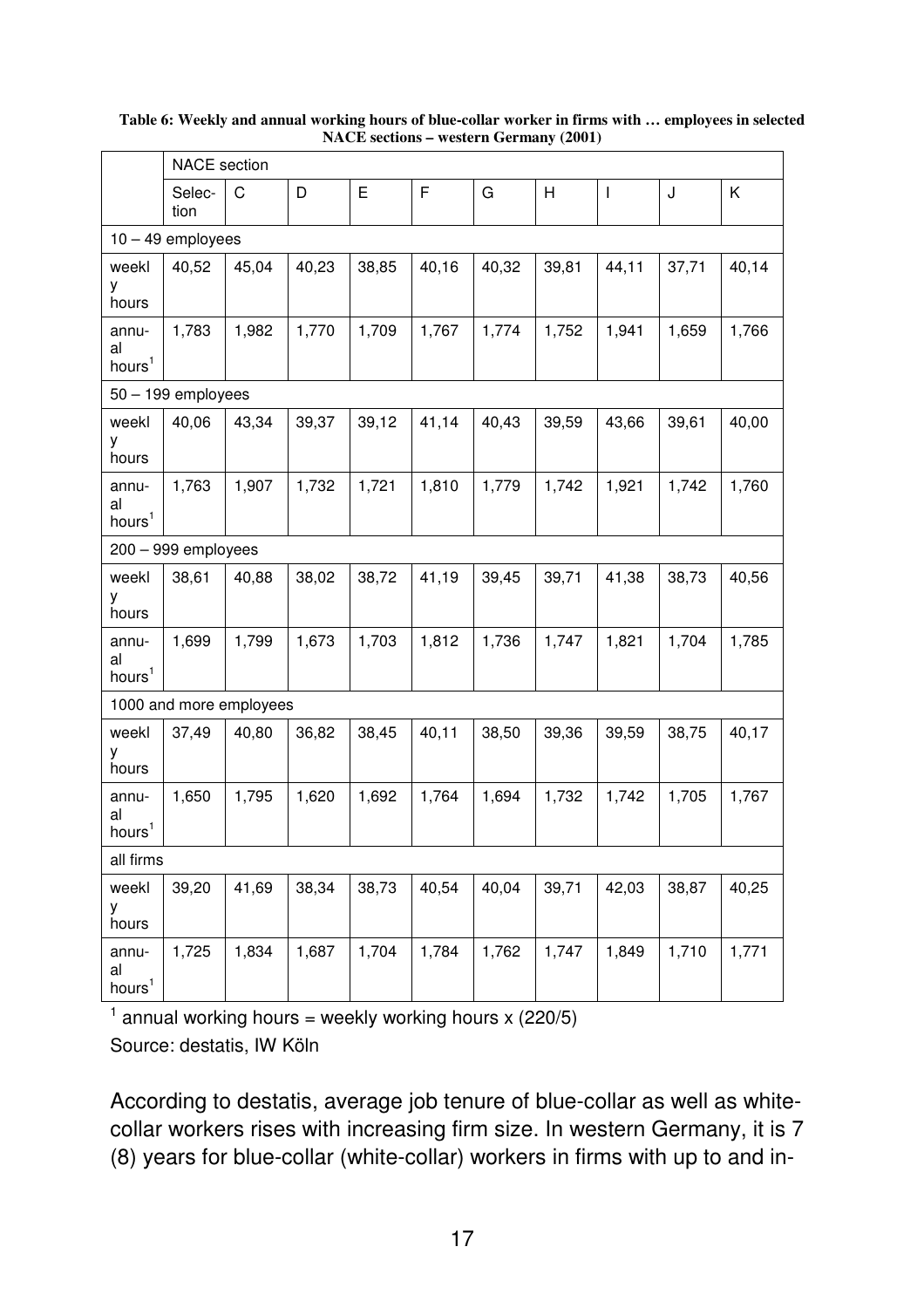cluding 49 employees, 9 (9) years in firms with 50 to 199 employees, 11 (11) years in firms with 200 to 999 employees, and 13 (12) years in large companies with 1000 or more employees. Figures for both groups in eastern Germany reveal a slightly shorter average tenure in each size class.

Data on formal procedures to handle discipline or dismissals are not available.

Data on high performance work systems (HPWS) are only provided by an analysis that was conducted by the Institute for Labour Market and Employment Research (Institut für Arbeitsmarkt- und Berufsforschung, IAB) in 2002 (Kölling/Möller 2002). Between 1998 and 2000, 13.6% of firms that are covered by the IAB-establishment panel, introduced employee participation in decision making, implemented team work and autonomous work groups, or set up profit centres. In addition, 6.4% of companies implemented a profit-sharing scheme or an employee share ownership programme, etc. The introduction of both high performance work practices and participation in the capital and profits of firms was more widespread among larger companies than among smaller ones (see Table 7). Probit regressions reveal a higher probability in larger firms to implement HPWS. Nonetheless, it should be borne in mind that employees in many small companies had already participated in decision making etc due to more informal procedures of information, consultation and decision making. Contrary to expectations, the implementation of profit-sharing schemes etc was more probable in smaller firms. The results indicate either that small firms may have gone through a catch-up process during 1998 and 2000 or that the impact of the fix costs of implementing profit-sharing schemes etc may have been less than expected.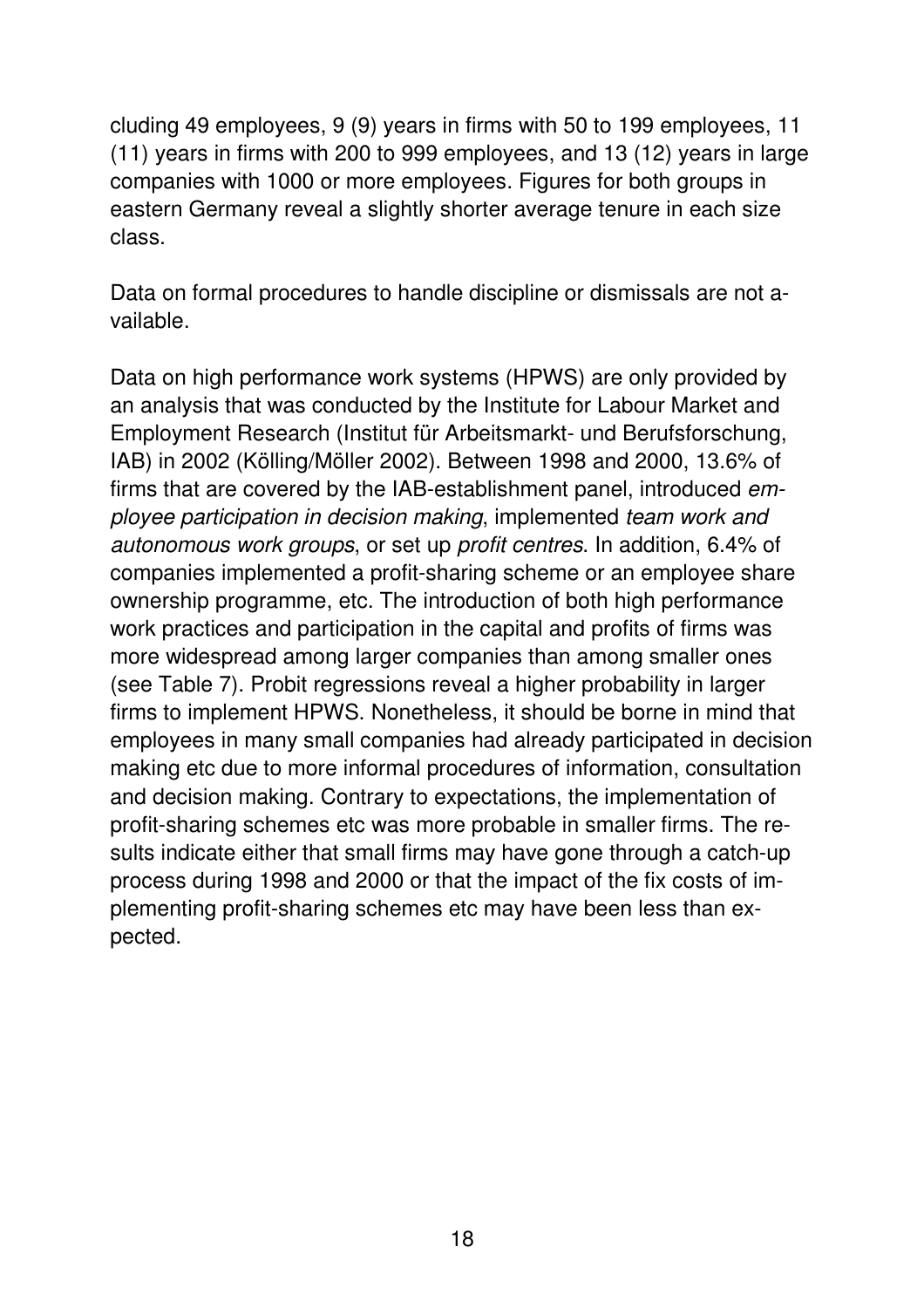| Establishments<br>with<br>$\cdots$<br>employees | <b>HPWS</b> | Profit-sharing/employee share<br>ownership etc |
|-------------------------------------------------|-------------|------------------------------------------------|
| $1 - 19$                                        | 10.6%       | 5.3%                                           |
| 20-199                                          | 33.7%       | 12.9%                                          |
| 200-499                                         | 45.5%       | 21.0%                                          |
| 500-1999                                        | 54.7%       | 22.9%                                          |
| 2000 and more                                   | 61.3%       | 32.8%                                          |
| all                                             | 13.6%       | 6.4%                                           |

**Table 7: Introduction of HPWS and the implementation of profit-sharing/employee share ownership programmes etc in various firm size classes in per cent (2000)** 

Source: Kölling/Möller 2000

According to the IfM Bonn, the training ratio, which is based on the number of vocational trainees in relation to the total number of employees, has been relatively high in firms with up to 20 employees. Nevertheless, the share of establishments that actually train young workers among establishments that are allowed to train increases with rising establishment size (see Table 8). Figures for continuous vocational training show that larger firms offer training programmes more often.

**Table 8: Share of establishments conducting initial vocational programmes among establishments that are allowed to train (2004)** 

|                        | <b>Western Germany</b> | Eastern Germany |
|------------------------|------------------------|-----------------|
| 1-9 employees          | 42%                    | 41%             |
| 10-49 employees        | 71%                    | 77%             |
| 50-499 employees       | 87%                    | 91%             |
| 500 and more employees | 94%                    | 97%             |
| all                    | 53%                    | 53%             |

Source: IAB Establishment Panel

#### **2.2 Variation across SMEs**

Please indicate as far as possible the extent to which average figures vary between SMEs. For example, are there sectors where pay is particularly high or low and are these sectors particularly populated by SMEs? Is the take-up of the high performance practices listed under (h) above concentrated among certain types of SME? Are women and ethnic minorities concentrated in certain kinds of SME?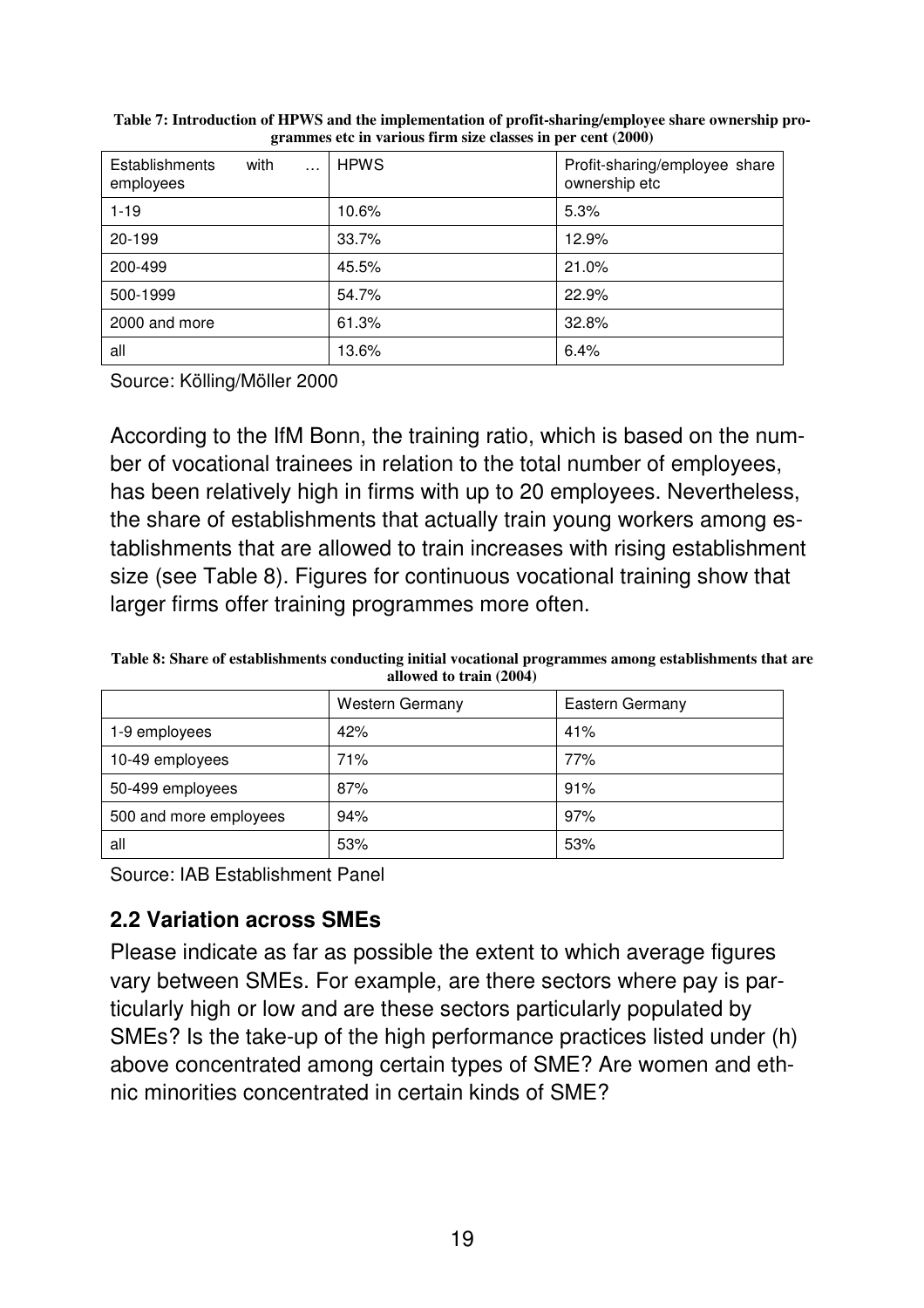According to an analysis by the IfM Bonn (Backes-Gellner et al 2002), prospering companies implemented profit-sharing more often than other firms did.

For all other aspects please refer to 2.1.

# **3. Social partners and interest representation**

# **3.1 Interest representation**

(a). What proportion of SMEs are members of employers' organisations, and has this proportion changed since 1999?

(b). What are the main employers' organisations specifically representing SMEs, and how many SMEs belong to them? What are the main roles of these organisations, and in particular do they have a role in social dialogue at national or sectoral level?

Data on the share of SMEs in the membership of employers' organisation are not available. The Confederation of the German Employers' Associations (Bundesvereinigung der Deutschen Arbeitgeberverbände, BDA) is the umbrella organisation of all employers' associations, which represent firms of every size. As 99.7% of all enterprises are classified as either small or medium-sized (see Table 2), the BDA can be considered as the employers' organisation that serves the interest of SMEs in social dialogue at the national level. The same applies to the employers' organisation at the sectoral level. In addition, the confederation of entrepreneurs in small and medium-sized enterprises (Bundesvereinigung mittelständische Wirtschaft, BVMW) provides information and advice that is specifically designed for SMEs. Moreover, the BVMW engages in public affairs, such as commenting upon proposed legislation both before and during its passage through parliament.

# **3.2 Unionisation**

(a).What is the level of union membership in SMEs, and how has this changed since 1999?

(b). What are the sectors of relative union strength and weakness?

No data exist on union density in firms of different size classes. It is, however, assumed to rise with increasing firm or establishment size. The unions' transaction costs of recruiting new members and serving old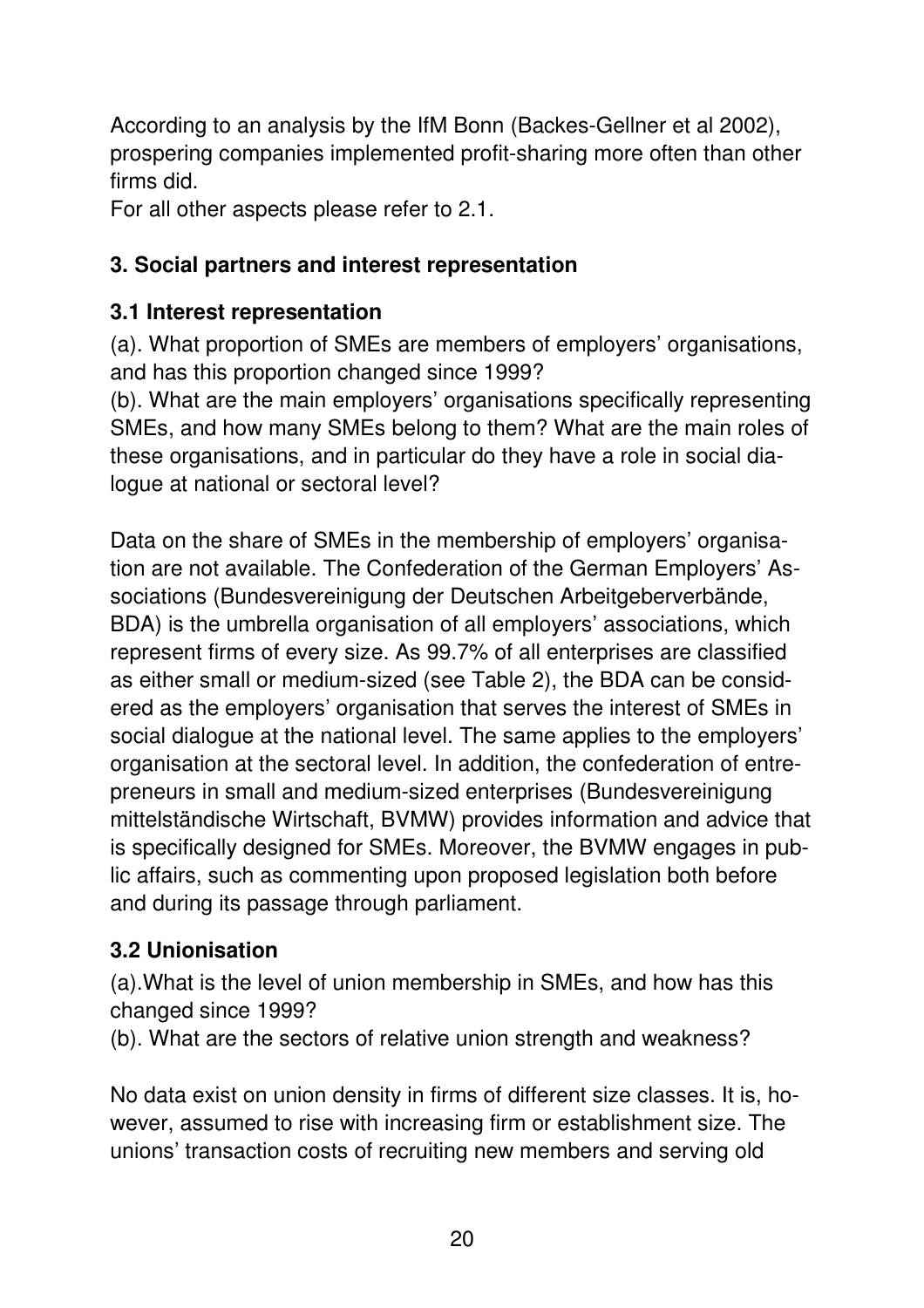members are particularly high if employees are dispersed across many small workplaces. Therefore, unions focus their efforts on larger establishments (Dribbusch 2004). In addition, the unions' standard approach to attracting new members is to establish a works council and recruit new members by workers' representatives who are themselves union members (Behrens 2005). The probability of establishing a works council, in turn, rises with increasing establishment size (see 4.2). According to a questionnaire sent to works councillors by the Institute for Economic and Social Research within the Hans Böckler Foundation (Wirtschafts- und Sozialwissenschaftliches Institut in der Hans Böckler Stiftung, WSI), the share of establishments in which the number of union members decreased was higher than the share of establishments in which the number of union members grew (Behrens 2005). This held true for all establishment size classes except for establishments with up to 50 employees. In western Germany, net union density is estimated to amount to 23.8% (26.6%) in 2002 (1996) (Schnabel 2005). Though official statistics, also, lack data on union density in various sectors, an analysis by the Centre for Economic Research (Zentrum für Europäische Wirtschaftsforschung, ZEW) in 2003 provides estimations of net union densities in 46 industries. Owing to limited data availability, the survey only covers, however, the period from 1985 until 1997. According to the study, net union densities in various service industries were considerably lower (up to almost 20 percentage points lower with respect to the estimation of the national union density mentioned above) than in manufacturing. In 1997, net union density was assumed to be the highest in railways (66%), whereas the lowest was in health and veterinary services (7.3%).

#### **3.3 Social partner activities**

What examples are there of social partner activities directed at SMEs? This might include recruitment campaigns by trade unions or attempts by employers' organisations to target models of innovation and good employment practice at SMEs.

In the retail sector, the United Service Union (Vereinigte Dienstleistungsgewerkschaft, ver.di) tries, for example, to conclude collective agreements according to section 3 of the Works Constitution Act (Betriebsverfassungsgesetz) in order to establish larger works councils units. With regard to increasing union membership, the success of such policies de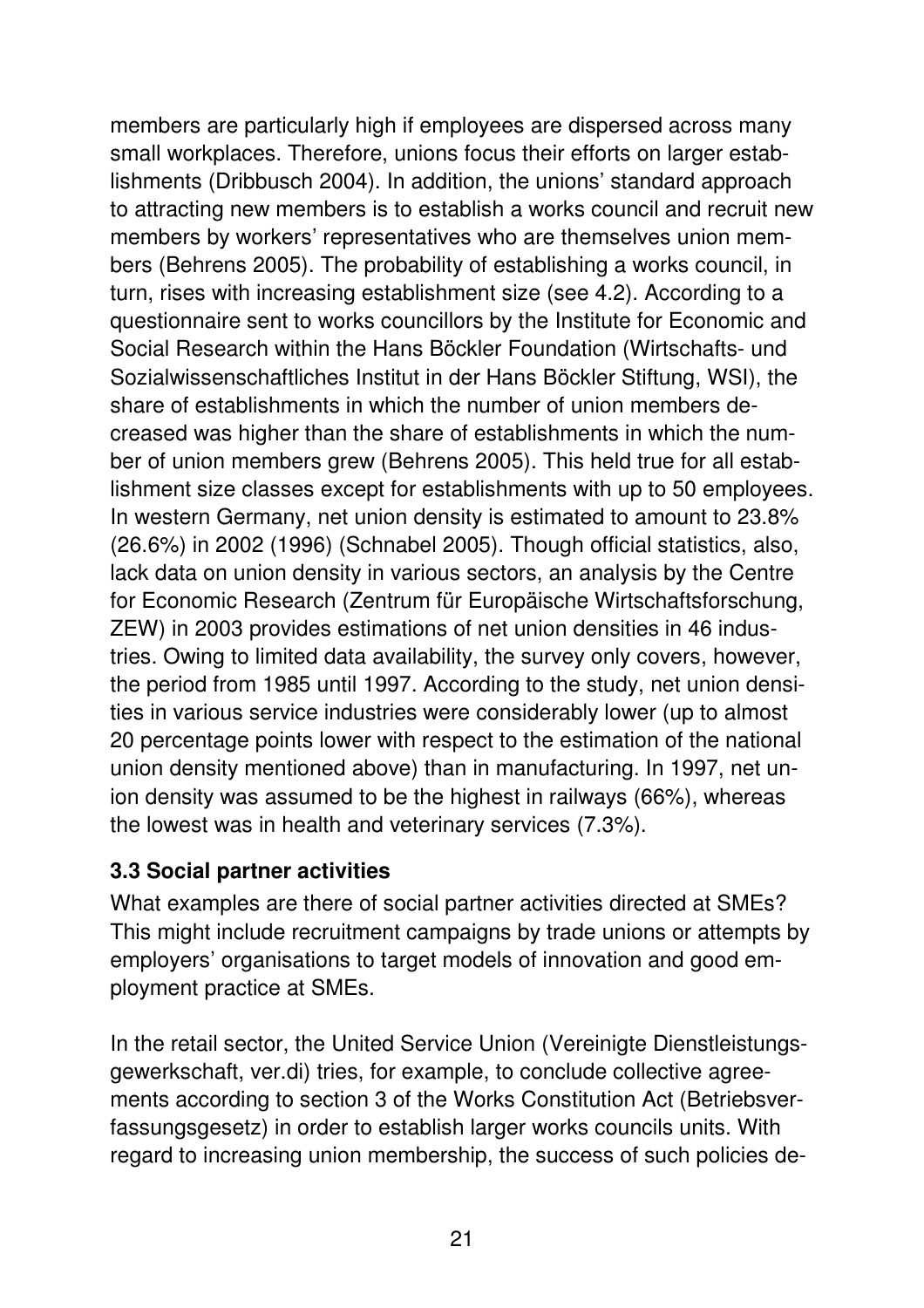pends, firstly and critically, on the outcome of the negotiations and, secondly, on the commitment of potential work councillors to the union afterwards.

Employers' associations as well as organisations, such as the BVMW, the chambers of trade and the chambers of industry and commerce (see 3.4), provide information and support in various fields that affect SMEs. In practice, the supply of, for example, legal counselling or advice on the expansion of business activities to foreign countries is particularly important for smaller companies as they do not deploy their own resources which address such issues.

#### **3.4 Public agencies**

What are the main public bodies that provide advice and support specifically targeted at SMEs? Does this advice cover employment issues?

According to the law, all firms have to become a member either of a chamber of trade or of a chamber of industry and commerce. Yet both institutions are, properly speaking, not state agencies but rather business or employers' organisations. Nonetheless, both chambers of trade and chambers of commerce act in several areas on behalf of the state. This applies, for example, to the regulation of vocational training. With respect to the typical firm size of companies belonging to the craft sector, the chambers of trade can, in particular, be regarded as quasi-public bodies that especially support SMEs. Chambers of commerce provide advice and assistance for SMEs, too. According to the Association of German Chambers of Industry and Commerce (Deutscher Industrie- und Handelskammertag, DIHK), more than 50% of the firms that join the chambers of commerce employ less than 50 persons. Concerning employment, both bodies address issues such as entrepreneurship, vocational training, recruitment and legal counselling, etc. In addition, since 2003 the Federal Government, for example, has been supporting SMEs via several programmes that aim at increasing entrepreneurial activities, improving the financial resources of SMEs, promoting vocational training, reducing the burden of red tape, fostering innovation in SMEs, and smoothing the way for SMEs to act globally.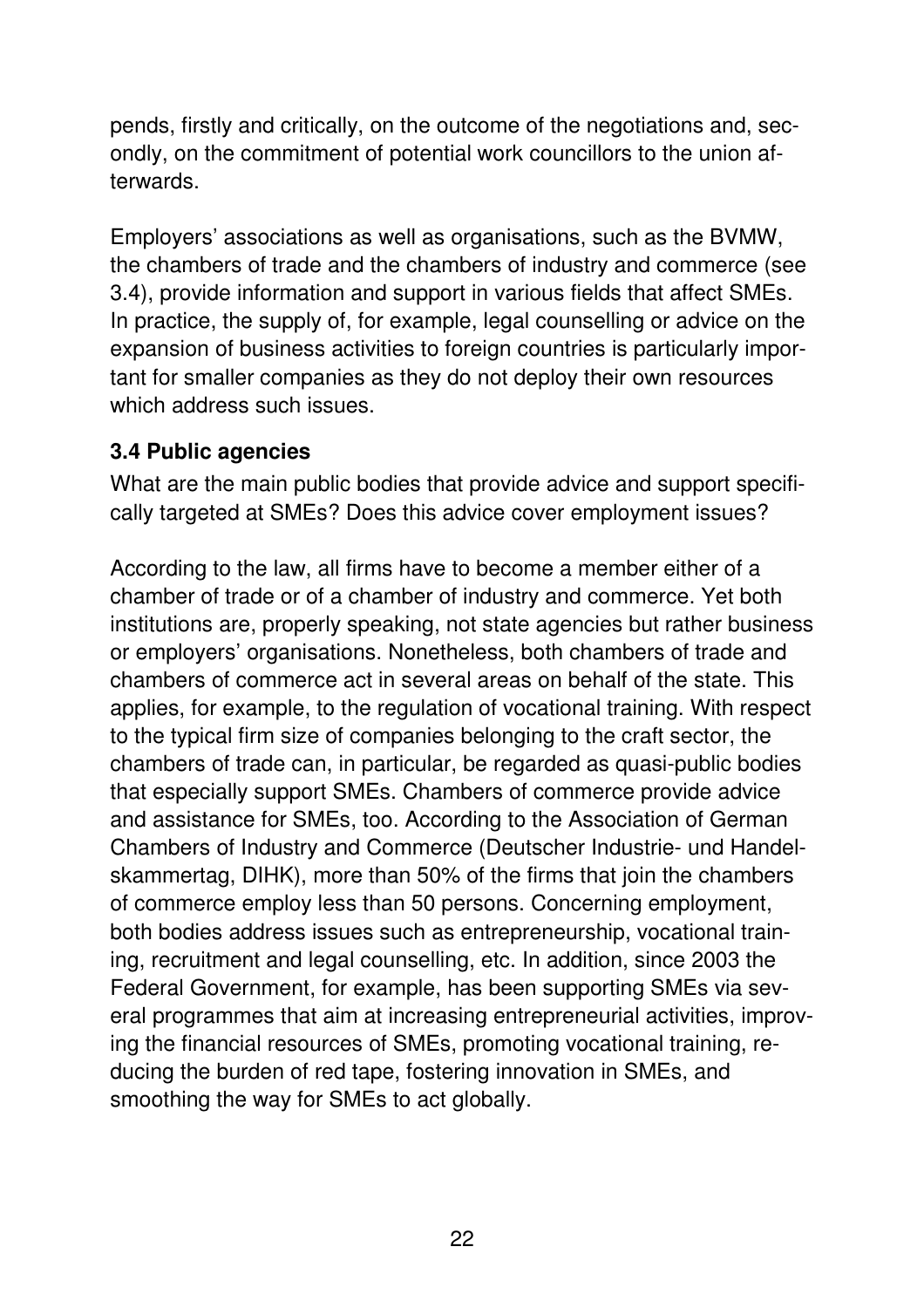#### **4. Collective bargaining, representation and impact of legal regulation**

### **4.1 Collective bargaining**

(a). To what extent are SMEs covered by collective agreements, and how has this changed since 1999?

(b). Has there been any change in arrangements whereby agreements reached by mainstream bodies are extended to SMEs?

(c). Is there any information on the usage of company agreements by SMEs, and whether such usage has changed since 1999 (e.g. by SMEs leaving or joining multi-employer bargaining)?

With respect to establishment size classes, Table 9 provides data on the development of collective bargaining coverage. Collective bargaining coverage increases with rising firm size. This feature holds true for both multi-employer and single-employer agreements as well as for both eastern and western Germany. Interestingly, the significance of singleemployer agreements is higher in eastern Germany. Whereas, in western Germany, the share of establishments with 50 or more employees that are covered by a collective settlement remained rather stable, the coverage among small establishments with up to 50 employees diminished between 2000 and 2004. The development in eastern Germany was somewhat different. The most prominent feature was the decline in multi-employer coverage within all size classes (except for those workplaces with between 200 and 499 employees). Interestingly, the decrease was compensated by a rise in the single-employer coverage.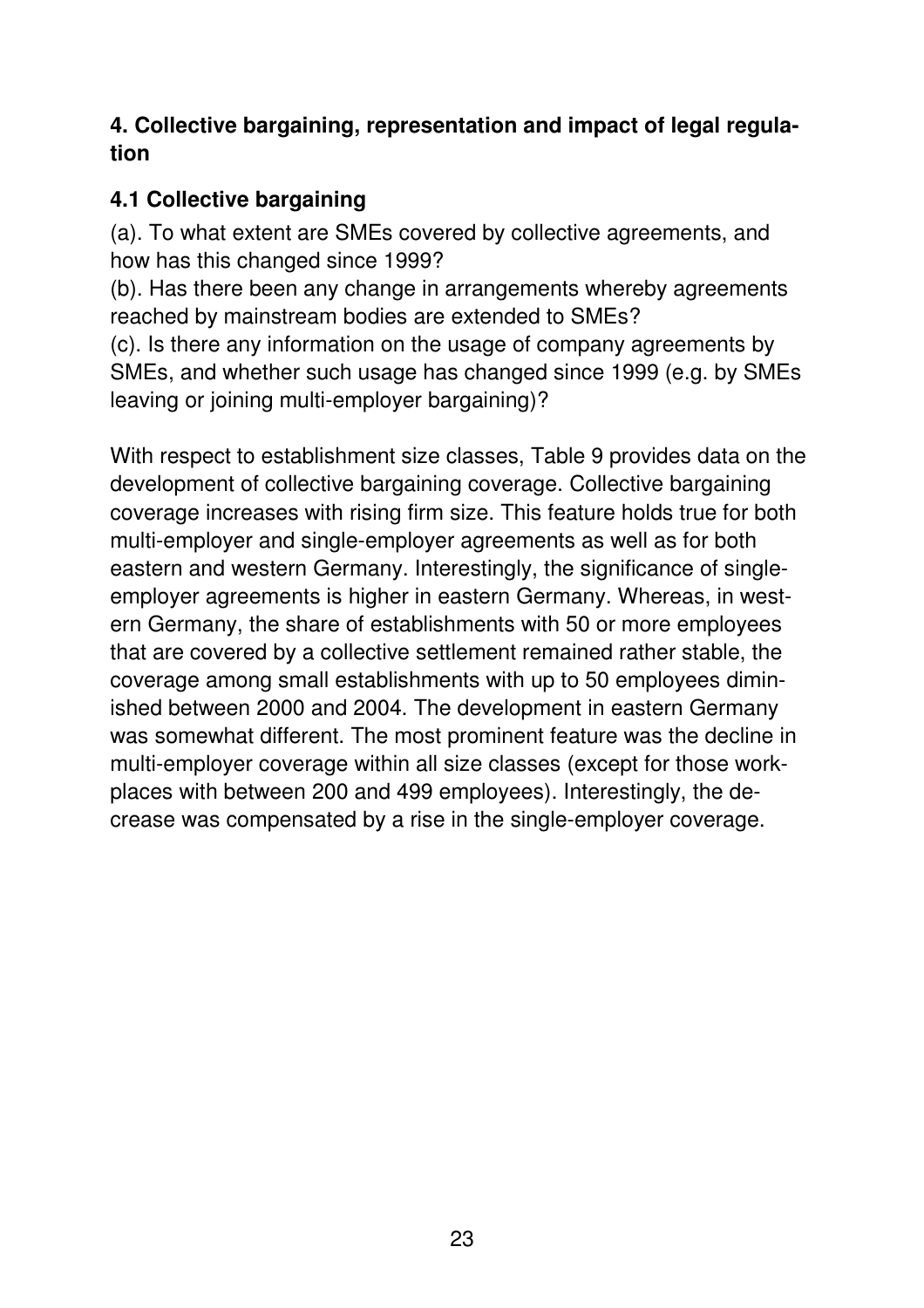|                                                 | Share of establishments covered by  in<br>western Germany |      |                               |      | Share of establishments covered by  in<br>eastern Germany |      |                               |      |
|-------------------------------------------------|-----------------------------------------------------------|------|-------------------------------|------|-----------------------------------------------------------|------|-------------------------------|------|
|                                                 | multi-employer<br>agreements                              |      | single-employer<br>agreements |      | multi-employer<br>agreements                              |      | single-employer<br>agreements |      |
| <b>Size</b><br>(number<br>οf<br>em-<br>ployees) | 2000                                                      | 2004 | 2000                          | 2004 | 2000                                                      | 2004 | 2000                          | 2004 |
| $1-9$                                           | 41%                                                       | 36%  | 2%                            | 2%   | 18%                                                       | 15%  | 3%                            | 3%   |
| $10-49$                                         | 56%                                                       | 53%  | 4%                            | 3%   | 37%                                                       | 31%  | 7%                            | 7%   |
| 50-199                                          | 60%                                                       | 59%  | 9%                            | 8%   | 50%                                                       | 45%  | 12%                           | 16%  |
| 200-499                                         | 69%                                                       | 70%  | 10%                           | 11%  | 57%                                                       | 57%  | 17%                           | 19%  |
| 500 and<br>more                                 | 79%                                                       | 81%  | 13%                           | 12%  | 75%                                                       | 65%  | 14%                           | 20%  |
| All                                             | 45%                                                       | 41%  | 3%                            | 2%   | 23%                                                       | 19%  | 4%                            | 4%   |

**Table 9: Collective bargaining coverage with respect to establishment size classes (2000 and 2004)** 

Source: IAB Establishment Panel

#### **4.2 Representative structures**

How far do laws on representative structures (e.g. works councils) apply to SMEs? What is the coverage in practice of such bodies? What changes have occurred since 1999?

The share of establishments in which a works council had been set up by 2003 increases as establishment size increases (see Table 10). This feature holds true for both eastern and western Germany. According to the IAB, the same picture held true for works council coverage in 2000 (Germany). Unfortunately, the size classes differ from those used in Table 10.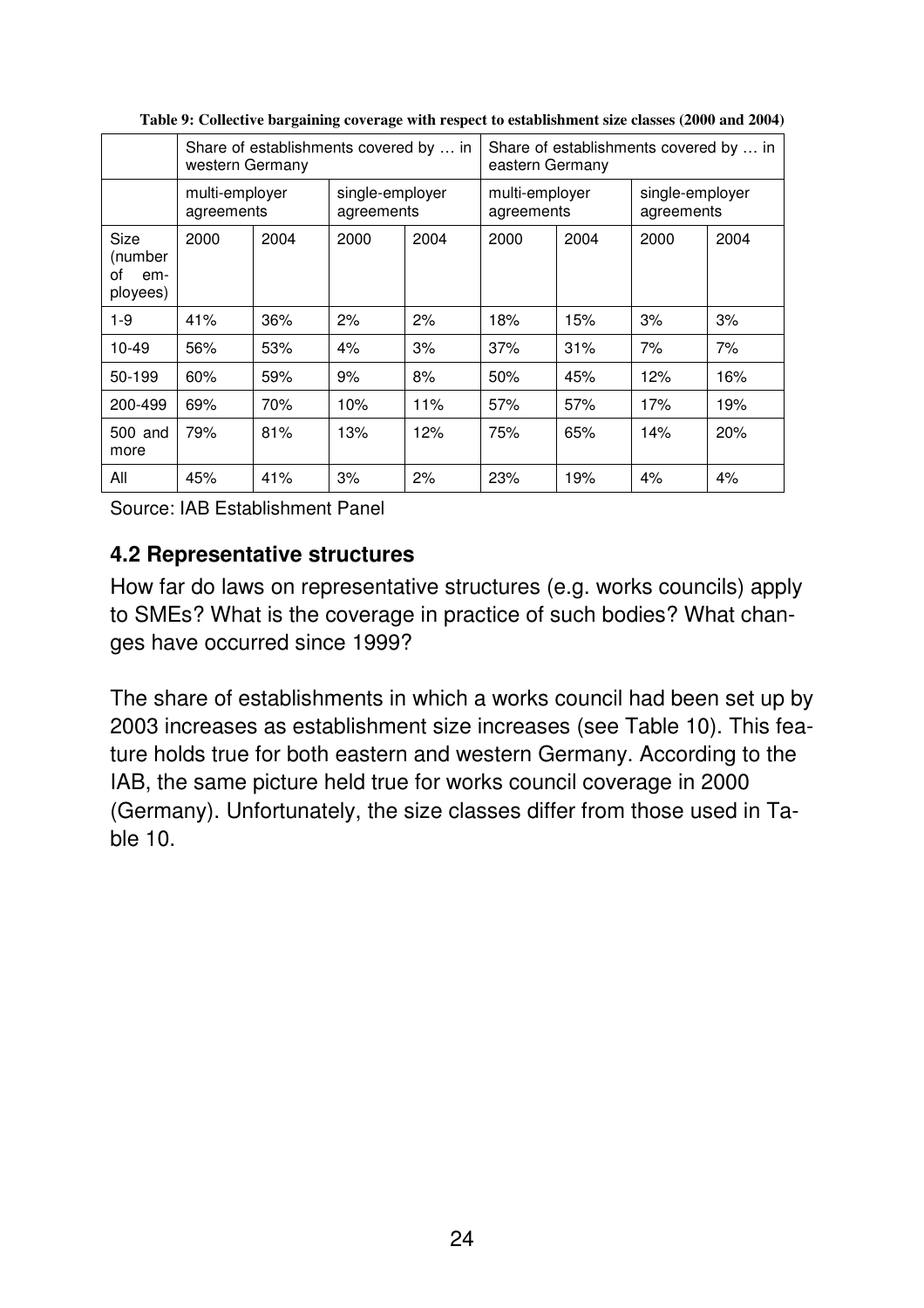| Size classes | Share of establishments with<br>works councils in western<br>Germany | Share of establishments with<br>works councils in eastern<br>Germany |
|--------------|----------------------------------------------------------------------|----------------------------------------------------------------------|
| $5 - 50$     | 7%                                                                   | 7%                                                                   |
| $51 - 100$   | 47%                                                                  | 42%                                                                  |
| 101-199      | 68%                                                                  | 68%                                                                  |
| 200-500      | 82%                                                                  | 75%                                                                  |
| 501 and more | 91%                                                                  | 79%                                                                  |
| All          | 11%                                                                  | 11%                                                                  |

**Table 10: Works council coverage with respect to establishment size** 

Source: IAB Establishment Panel

#### **4.3 Terms and conditions without representative structures**

Where formal collective bargaining is absent, what are the main ways in which pay and other key employment conditions are decided? Do alternative formal structures exist for information and consultation and for social dialogue more generally. In the absence of any formal structures, how is social dialogue organised in SMEs?

Employment conditions are stipulated by individual contracts. According to an IAB study, 36% of firms with up to and including nine employees in western Germany that are not covered by a collective agreement align their employment contracts, however, with multi-employer agreements (Ellguth/Kohaut 2005). Concerning the other size classes, the share of establishments orienting employment conditions to collective settlements ranges from 52% to 59%. Figures for eastern German establishments are almost the same. Social dialogue is, in general, organised informally between employer and employee or by establishing alternative forms of workers' representation, such as autonomous work groups.

#### **4.4 Legal regulation**

Do laws on pay and working time affect SMEs more than other firms? Have any such effects led to lobbying by employers' organisations or complaints about red tape?

In 2003 the IfM Bonn conducted a survey on red tape costs on behalf of the Federal Ministry of Economics and Labour (Bundesministerium für Wirtschaft und Arbeit, BMWA). Firms' responses revealed that mediumsized enterprises were, in particular, adversely affected by bureaucracy.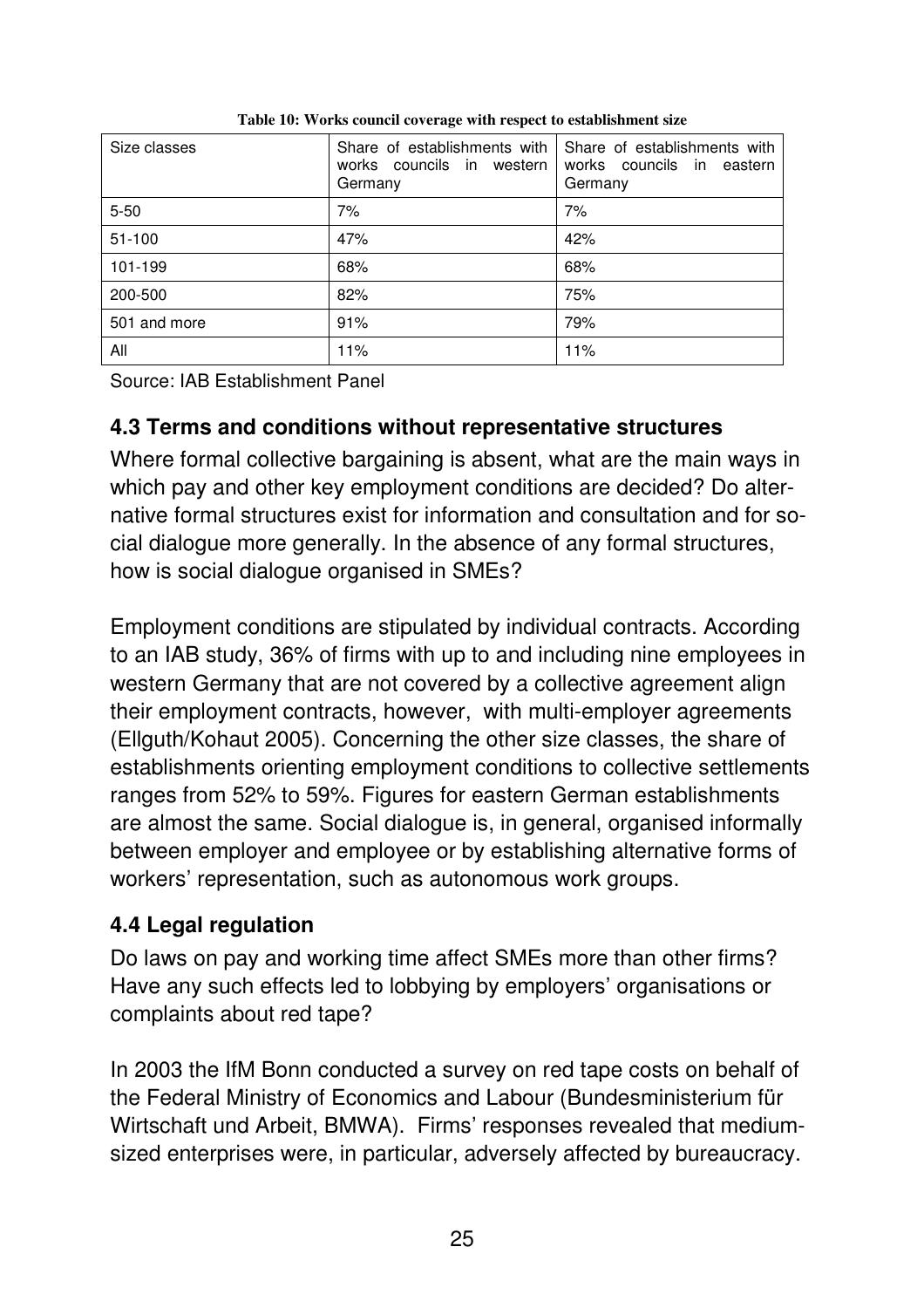One third of responding firms reported that red tape costs had strongly risen since 1998. In addition, a share of 54% stated that such costs had risen since 1998. Almost 36% of firms responded that the burden of costs had become higher because they were required to comply with reporting duties etc that arise from social security legislation. Moreover, one third of SMEs blamed labour legislation for increasing the costs of red tape. The issues mostly stated in detail were, among others, recruitment and dismissal (32%), attachment of earnings (29.4%), employment protection (37.3%), and compliance with the Works Constitution Act (26.6%). The financial burden amounted to almost EUR 4,400 per employee in firms with up to and including nine workers, and more than EUR 2,700 per employee in firms with 10 to 19 workers. With regard to the other size classes, the financial burden per employee decreases with increasing firm size. In this respect, complaints by employers' association about red tape are not a chimera, but a real impediment to job creation.

#### **5. National centre views**

Please provide a brief commentary on key developments. In particular: (a). Please give your assessment of the quality of jobs in SMEs and whether the 1999 picture of relatively poor conditions has changed; please also comment on where among SMEs the good and bad jobs may be concentrated.

(b). How far has public policy focused on the number or quality of jobs in SMEs? Has the legal regulation of employment been an issue, for example in relation to the effects of regulation on employment growth in SMEs?

(c). Where formal collective bargaining is absent, please comment on the nature of social dialogue in SMEs (see sections 3.1b and 4.3 above).

Although the number of analyses of establishment panel data has grown over the years little has, up to now, been known about the quality of jobs and working conditions which prevail, in particular, in SMEs. Existing studies, however, indicate that no clear-cut picture exists of such issues. The prevalence of good or bad jobs depends critically on the industry. Even within the same industry, the variety of working conditions is large. The products that a company sells and the work organisation that a firm has set up, ultimately, determine the quality of jobs. In this respect, any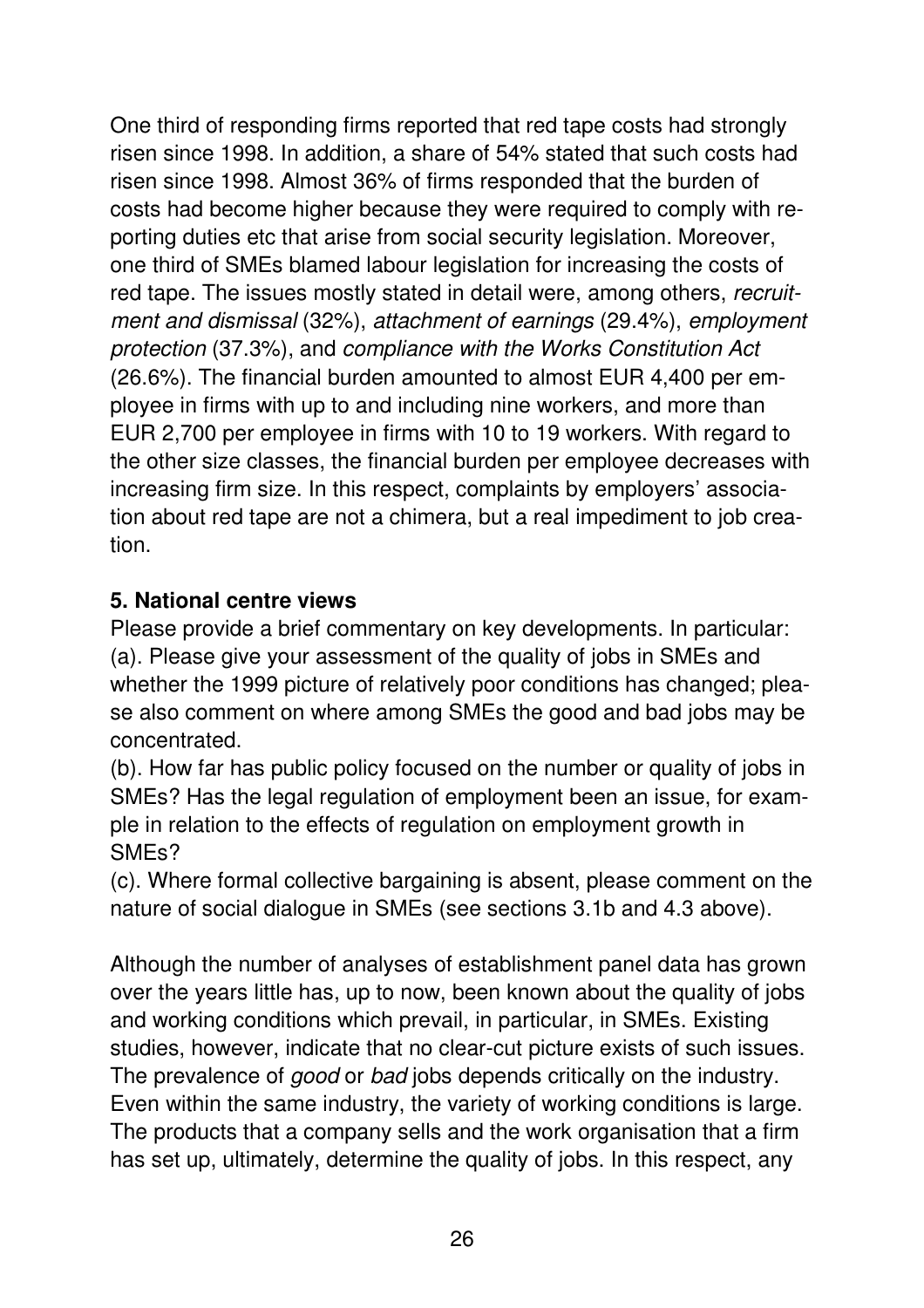qualification of industries as predominately providing bad jobs would be highly speculative. Moreover and most importantly, the classification of employment relationships, such as part-time employment or fringeemployment for example, as bad jobs does not give consideration to the fact that employees benefit from such jobs. Benefits especially arise either from satisfying employees' preferences for flexible working-time arrangements to reconcile family matters with work or from re-integrating employees back into the workforce after long-term unemployment. The former Federal Government tried to stimulate job creation in SMEs, for example, by partly exempting small firms with up to and including 10 employees from the employment protection code and by extending the maximum duration of temporary employment contracts for recently founded enterprises. As these policies only came into effect on 1 January 2004, the evaluation of their impact on employment growth would not be appropriate at present.

In many establishments in which employees are not represented by a works council or are not covered by a collective agreement, employers and employees decide to deal with issues, such as pay and working conditions, on their own. Mutual agreements are either based on the individual employment contract or informally reached and realised. Whether or not the latter results in bad working conditions depends on the relationship between the employer and his/her employees. If the relationship is characterised by a lack of trust, employees are, according to the Works Constitution Act (Betriebsverfassungsgesetz, BetrVG), eligible to set up a works council in small and medium-sized establishments, too. At present, this applies even if only a minority of employees wish to do so.

# **Selected References**

Backes-Gellner, Uschi/Kay, Rosemarie/Schröer, Sanita/Wolff, Karin (2002), Mitarbeiterbeteiligung in kleinen und mittleren Unternehmen, Schriften zur Mittelstandsforschung No. 92 NF – IfM-Bonn, Bonn Behrens, Martin (2005), Die Rolle der Betriebsräte bei der Werbung von Gewerkschaftsmitgliedern, WSI-Mitteilungen, 6/2005, p.329-338 Dribbusch, Heiner (2003), Structural obstacles to organizing in the private service sector: Evidence from the British, Durch and German retail